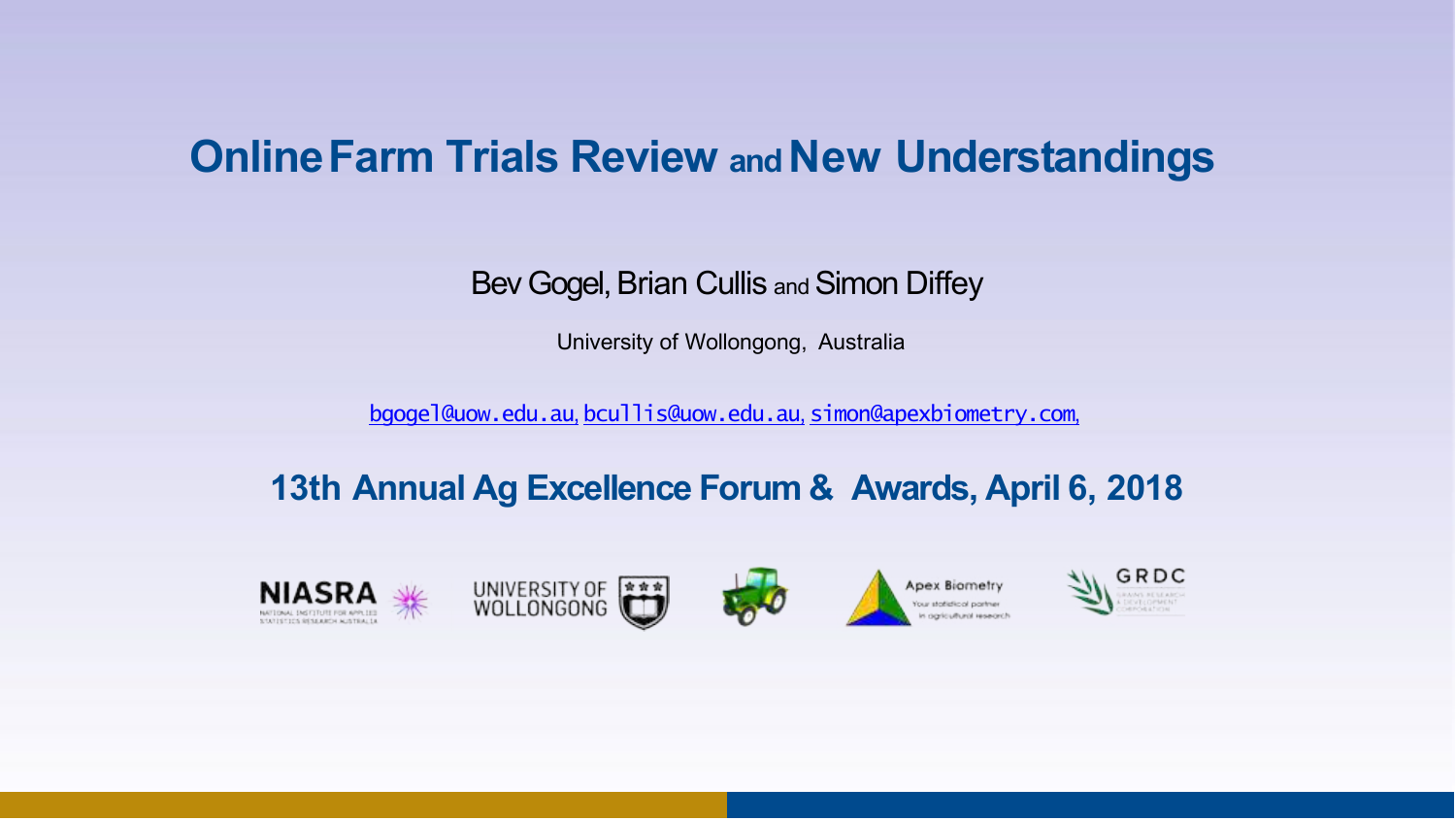# **Outline ...**

- a bit of background ...
- the **Online Farm Trials**system

[https://www.farmtrials.com.au/](http://www.farmtrials.com.au/) ...

- $-$  what is it? ...
- why a review? ...
- why me?  $\ldots$
- new understandings ...
- challenges but opportunities ...
- summary ...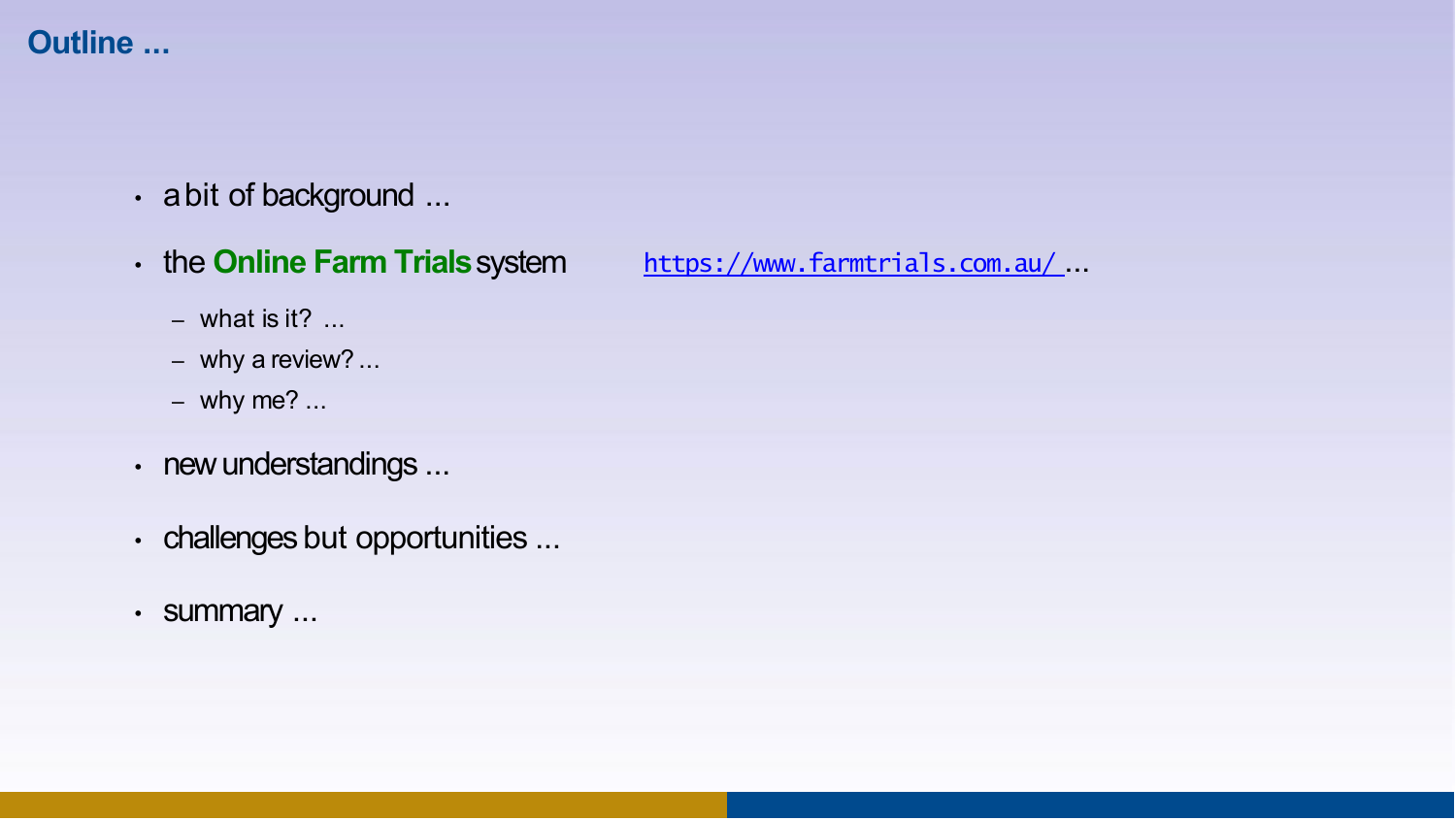## **A bit of background ...**

- Biometrician working for Grains Industry ... *mostly* ... since 1998
- pathway

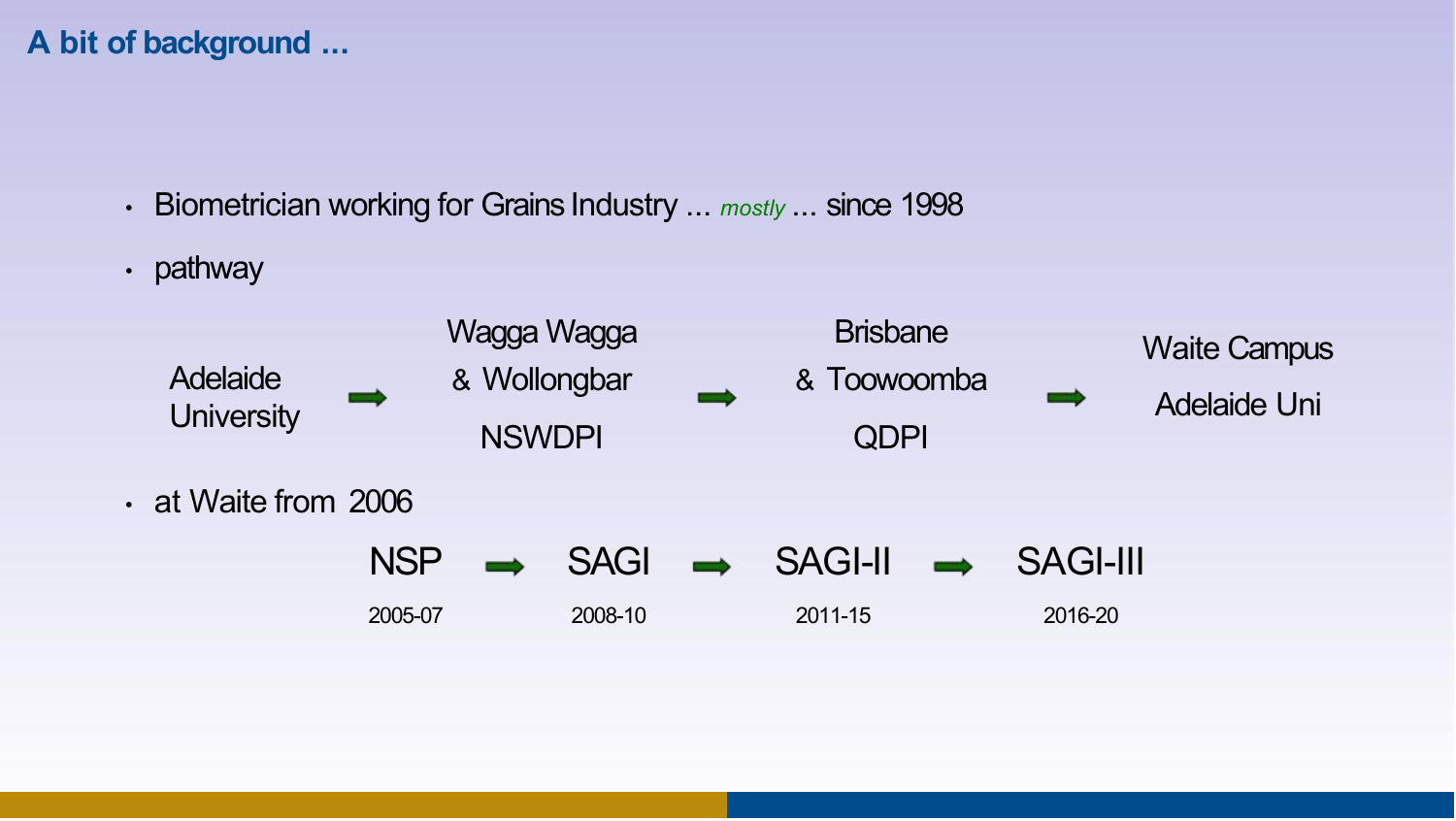## **A bit of background ...**

- mostly worked with ...
	- plant breeders ... sorghum (QDPI), faba beans (UA), Vetch (SARDI) ...
	- researchers ... LMA (UA), nematodes (SARDI)
	- ASReml-R software development team

- also done some fun things...
	- *from the ground up* biometrics education materials...
	- set of workshops with Ag Ex, 2014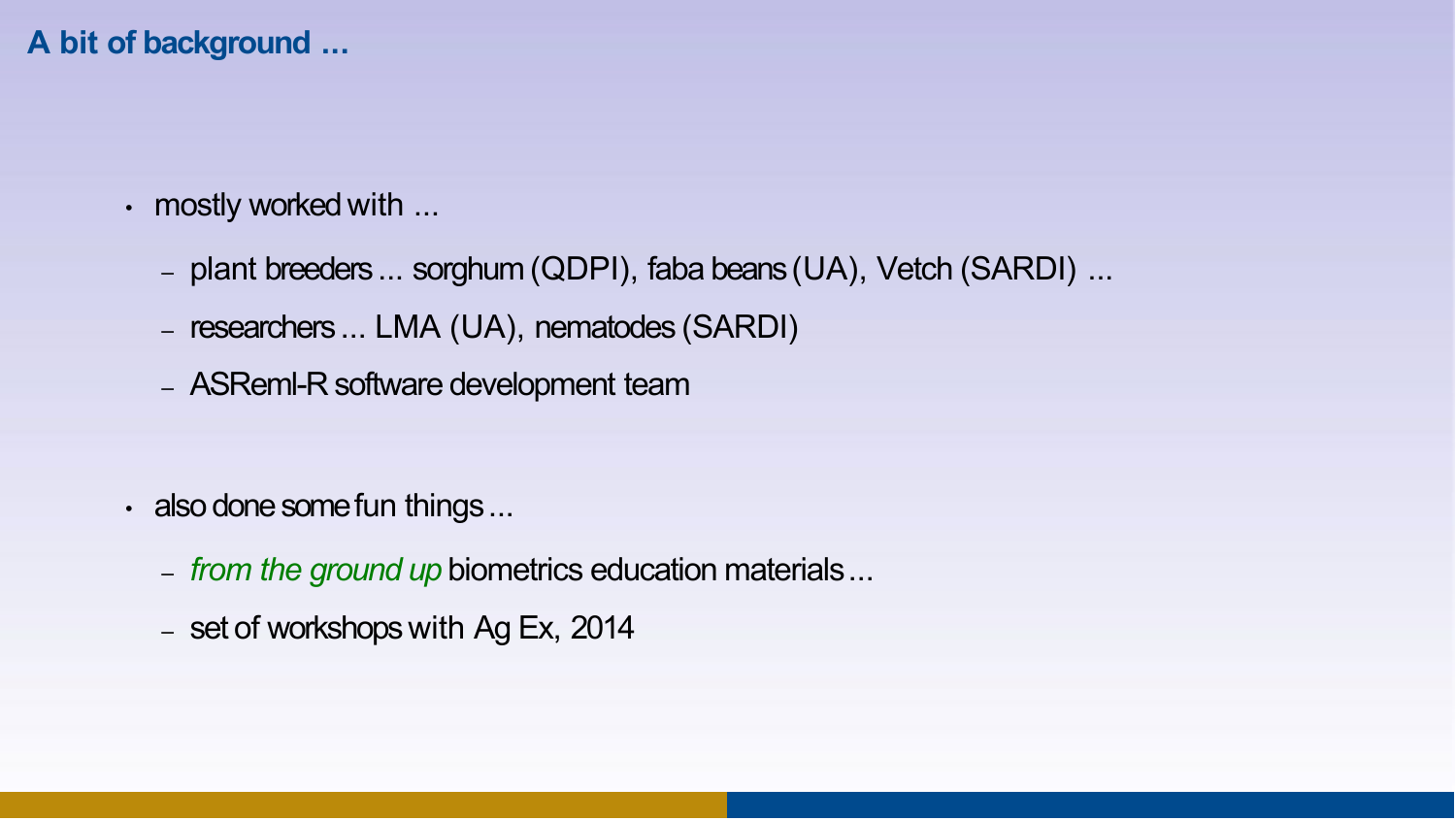- $\cdot$  the Ag Ex experience a good one  $\checkmark$
- focus on *designlanalysislinterpretation* of small plot field trials
- presentation tailored to data examples provided by the participants
- some statistically robust
- others weren't sorobust
- issues ranging from...
	- research question / aim too complex ... *how to explain a 4-way interaction?*
	- pseudo replication of treatments ... *no true replication*
	- no re-randomisation of trts between reps ... *less information on treatment comparisons of interest*
	- seriously compromised extension claims ... *can't make statistical inference on demo trials*
	- trial too small to make valid inference ... *common issue*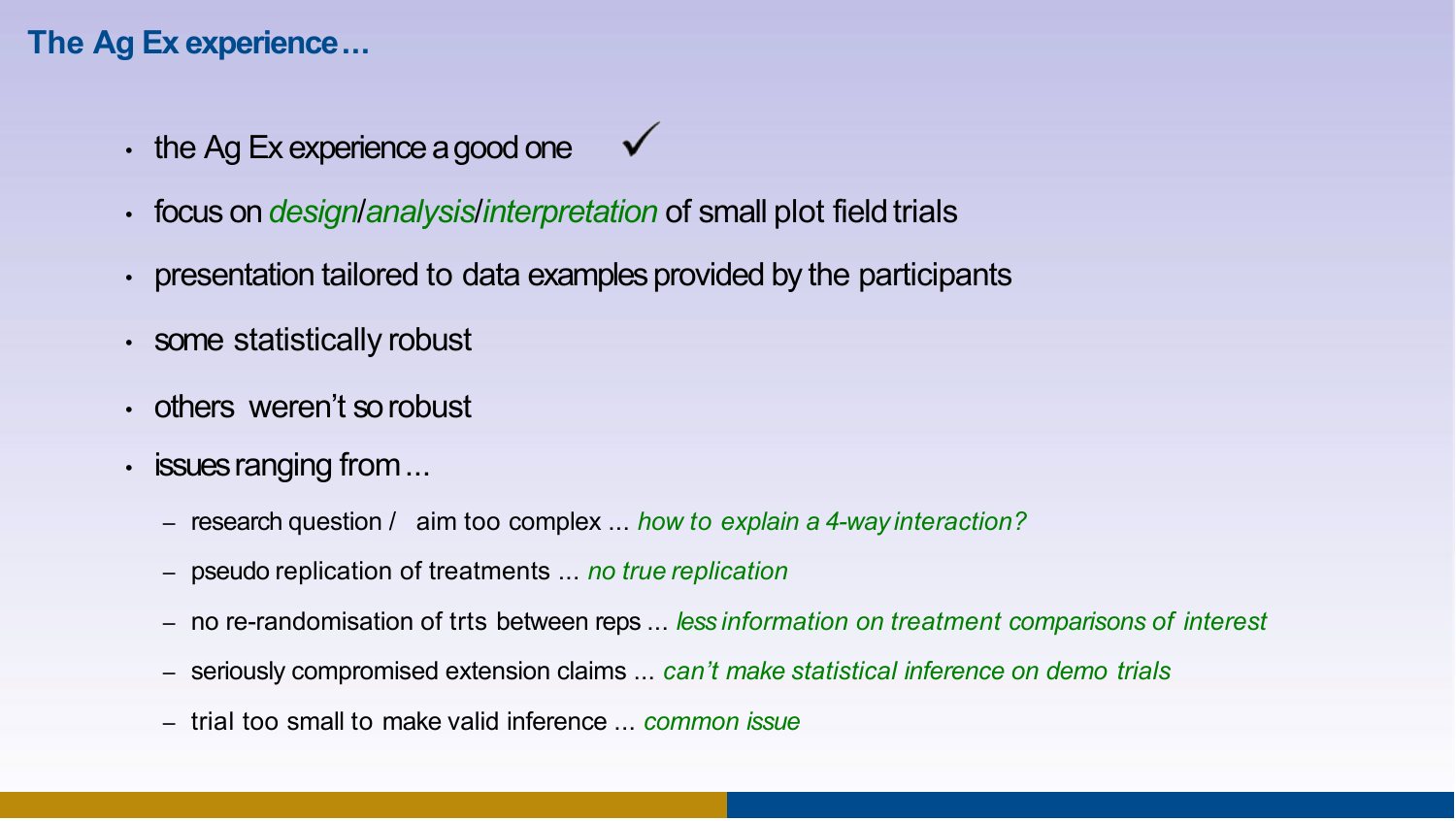... *so how did we fare in terms of participant feedback ...*

- *in the nicest possible way* we apparently made people feel ...
	- **–** daunted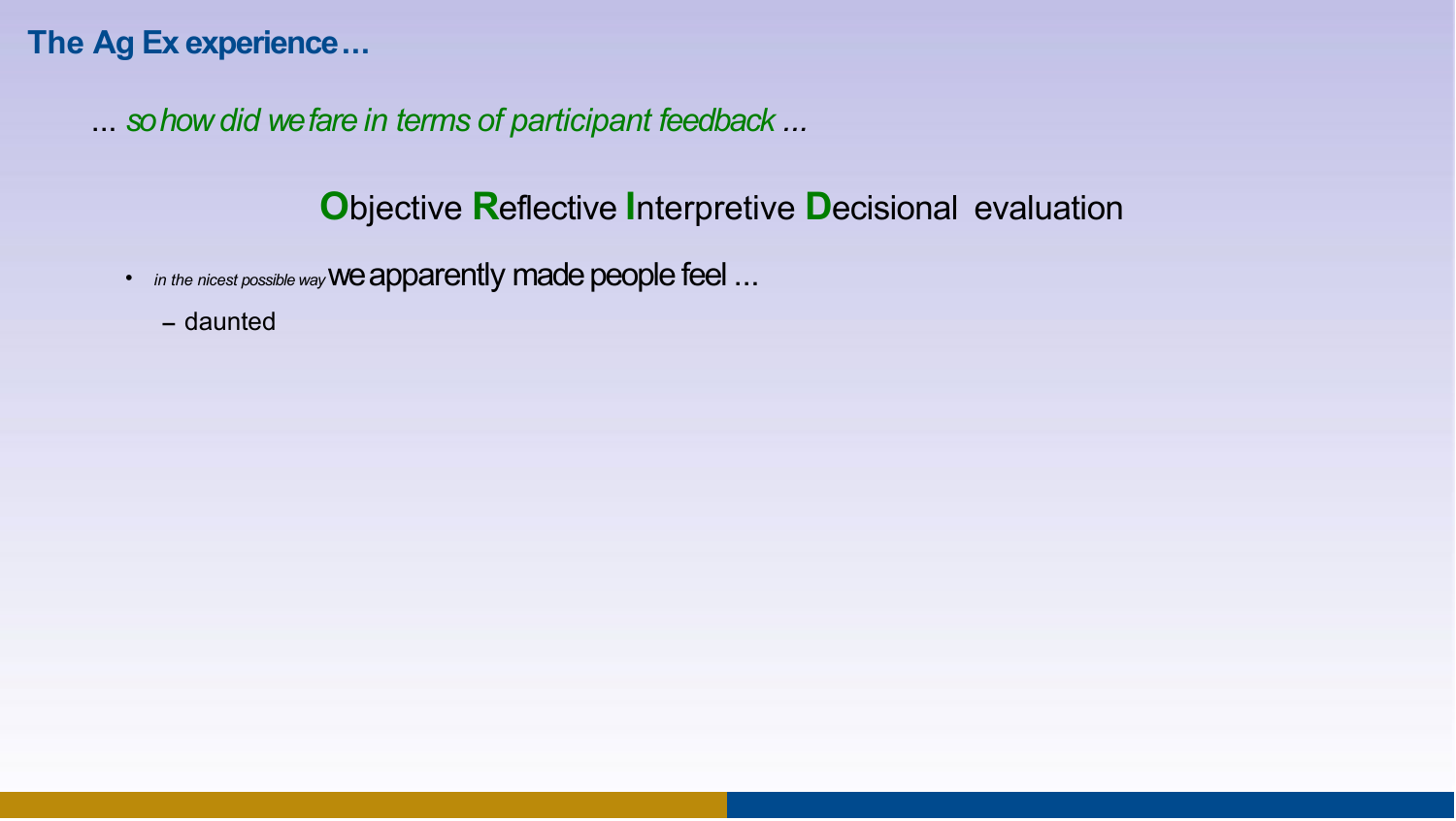... *so how did we fare in terms of participant feedback ...*

- *in the nicest possible way* we apparently made people feel ...
	- daunted
	- challenged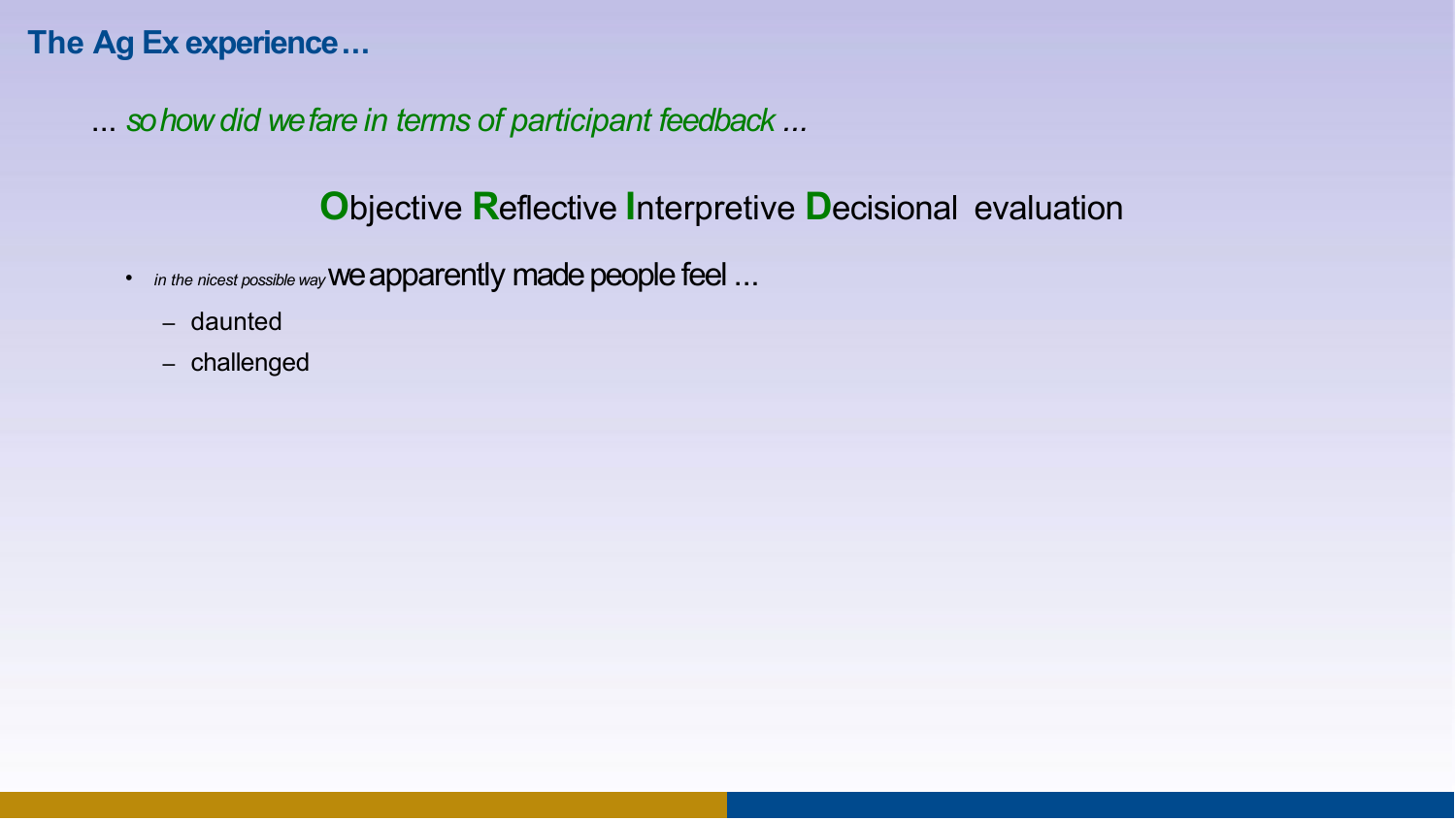... *so how did we fare in terms of participant feedback ...*

- *in the nicest possible way* we apparently made people feel ...
	- daunted
	- challenged
	- overwhelmed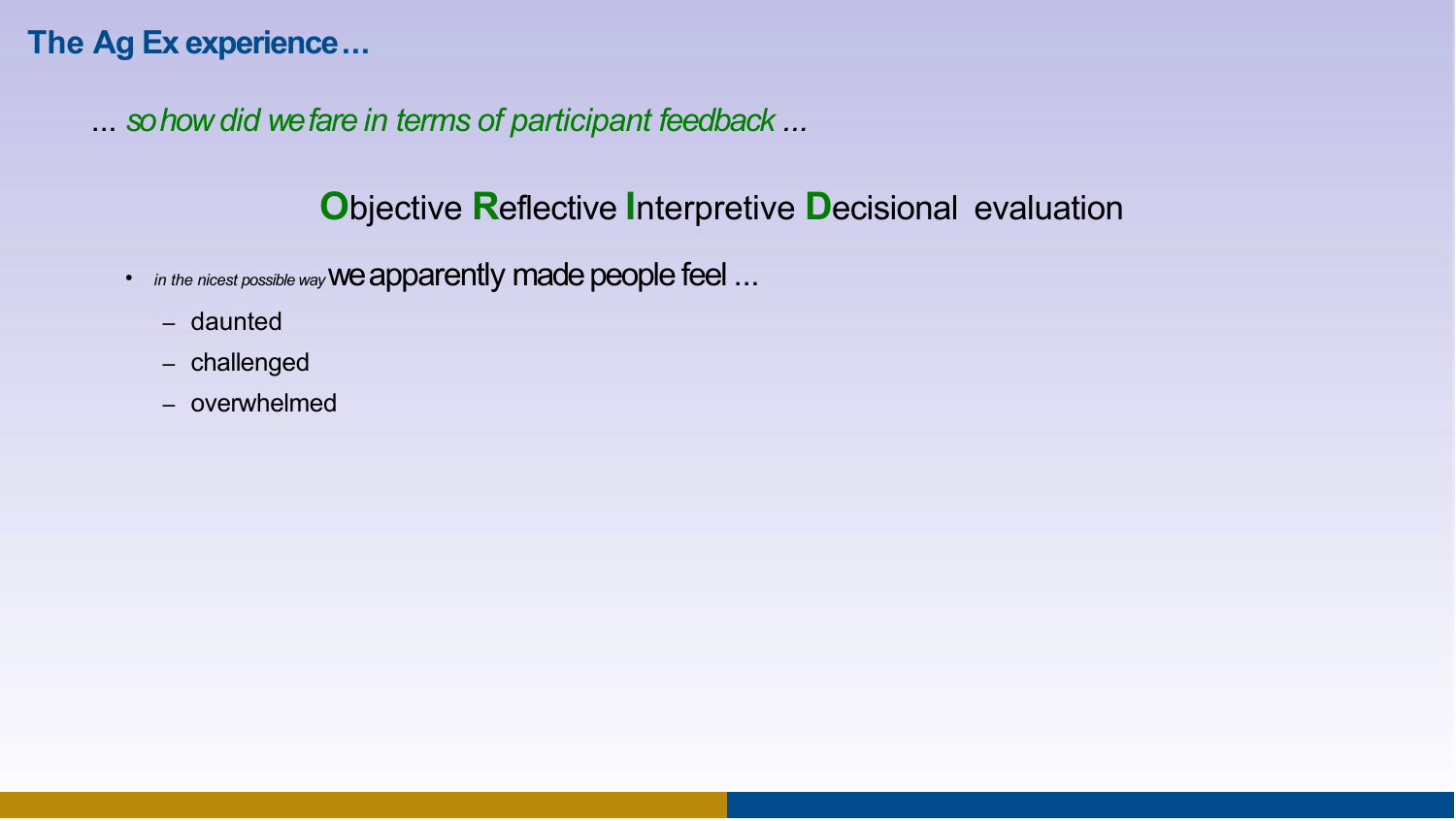... *so how did we fare in terms of participant feedback ...*

- *in the nicest possible way* we apparently made people feel ...
	- daunted
	- challenged
	- overwhelmed
	- a range ofemotions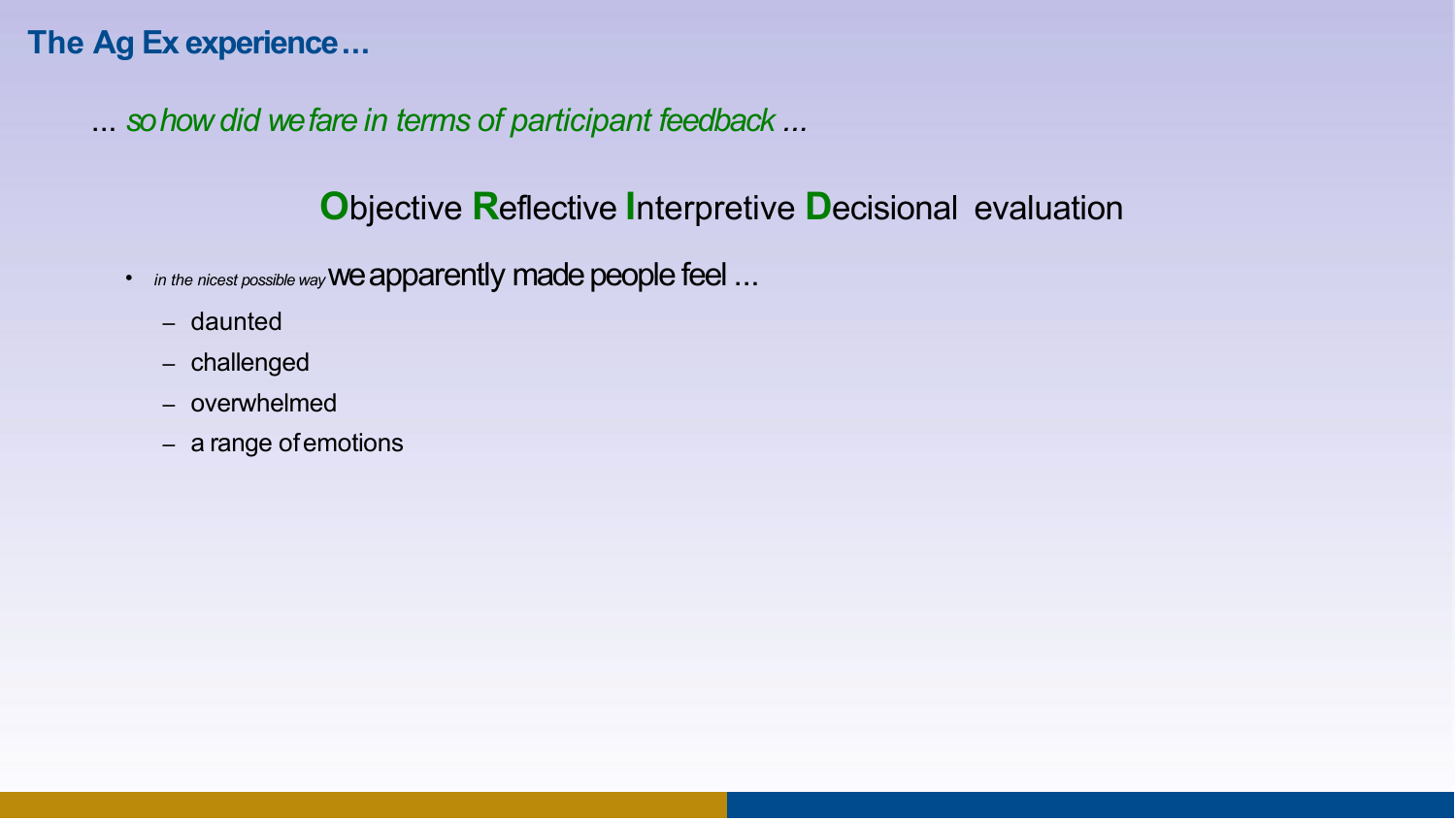... *so how did we fare in terms of participant feedback ...*

# **O**bjective **R**eflective **I**nterpretive **D**ecisional evaluation

 $\checkmark$ 

- *in the nicest possible way* we apparently made people feel ...
	- daunted
	- challenged
	- overwhelmed
	- a range ofemotions
	- *... 'reminded me of going to the headmasters office when I was in school'*
- has lead to practice change for some Grower Groups (GG) ...
- $\cdot$  *on the spot* practice change  $\ldots$
- positive about opportunities  $\ldots$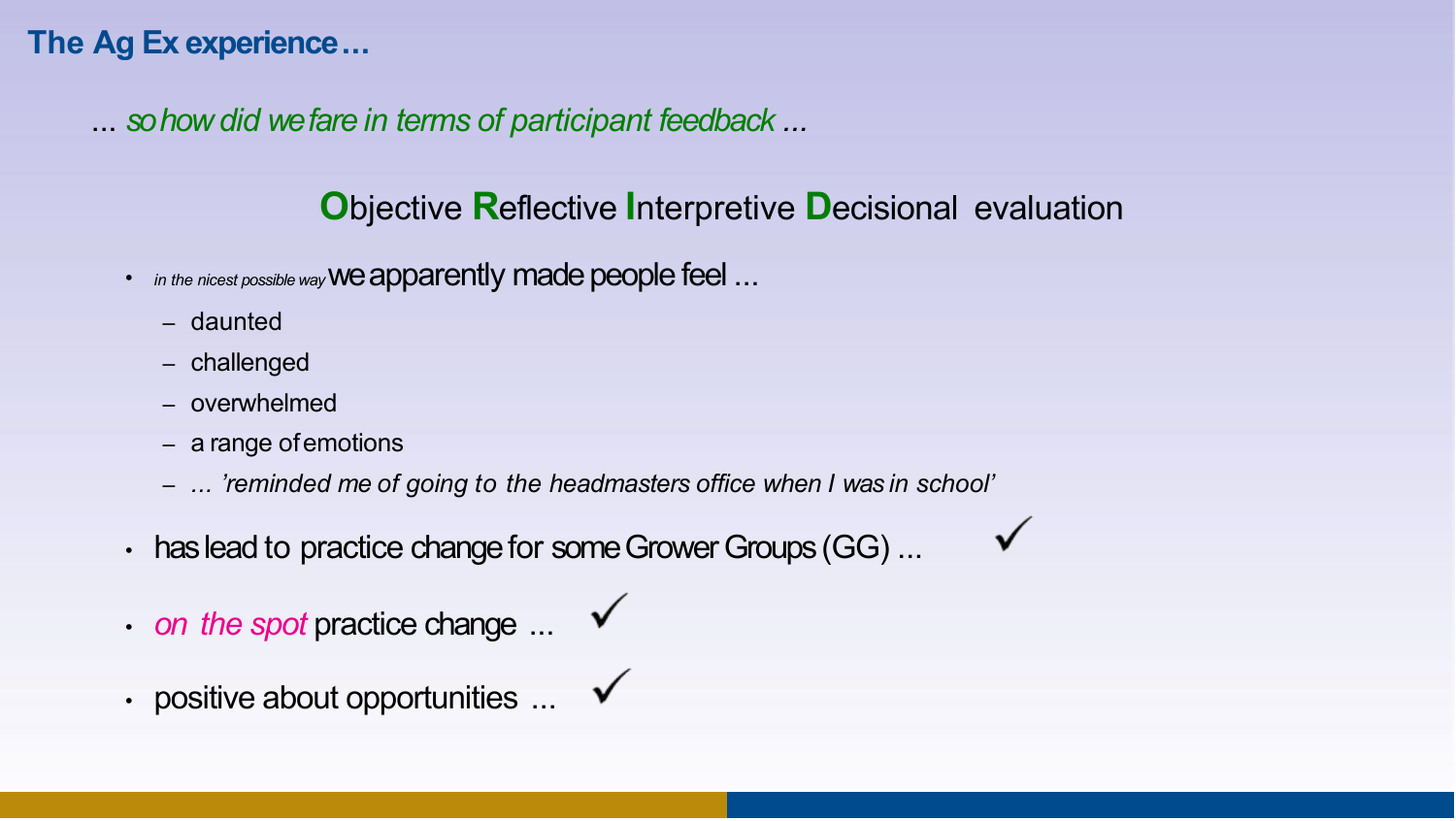... *so why and I telling you all this stuff...*



- $\cdot$  wasn't taken up at that time as such
- did ...
	- get us an invite to an **RCSN** port zone meeting in WA ... *good insight to the decision making process*
	- provide the framework for the SAGI-III Southern Nodetender
	- position me well to cover the 1-3 space in that project
	- make me a logical candidate to review the Online Farm Trial (**OFT**) project
		- great opportunity to gain corporateknowledge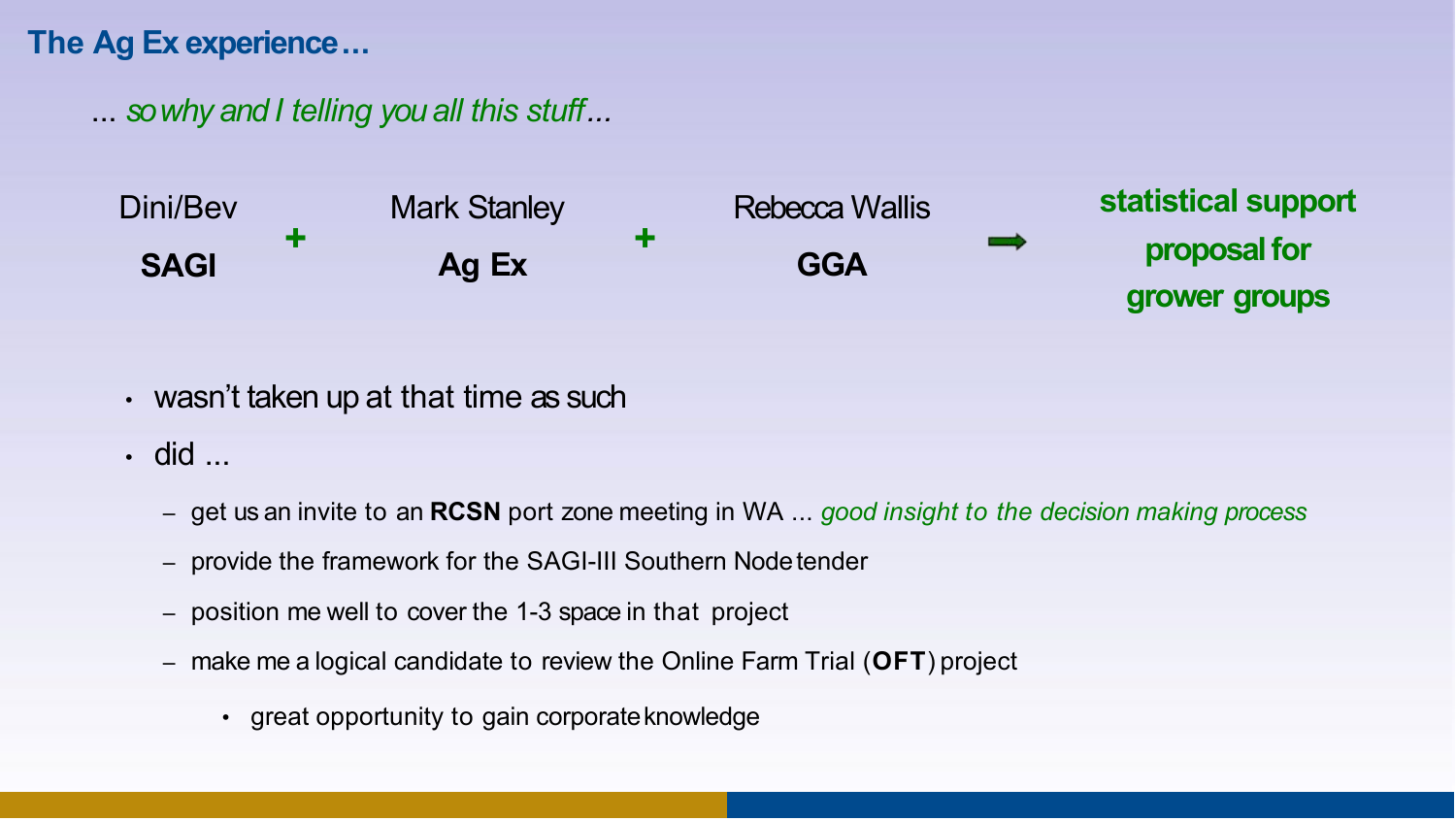**The Online Farm Trials (OFT) system...**

• what is it?

• why a review of it?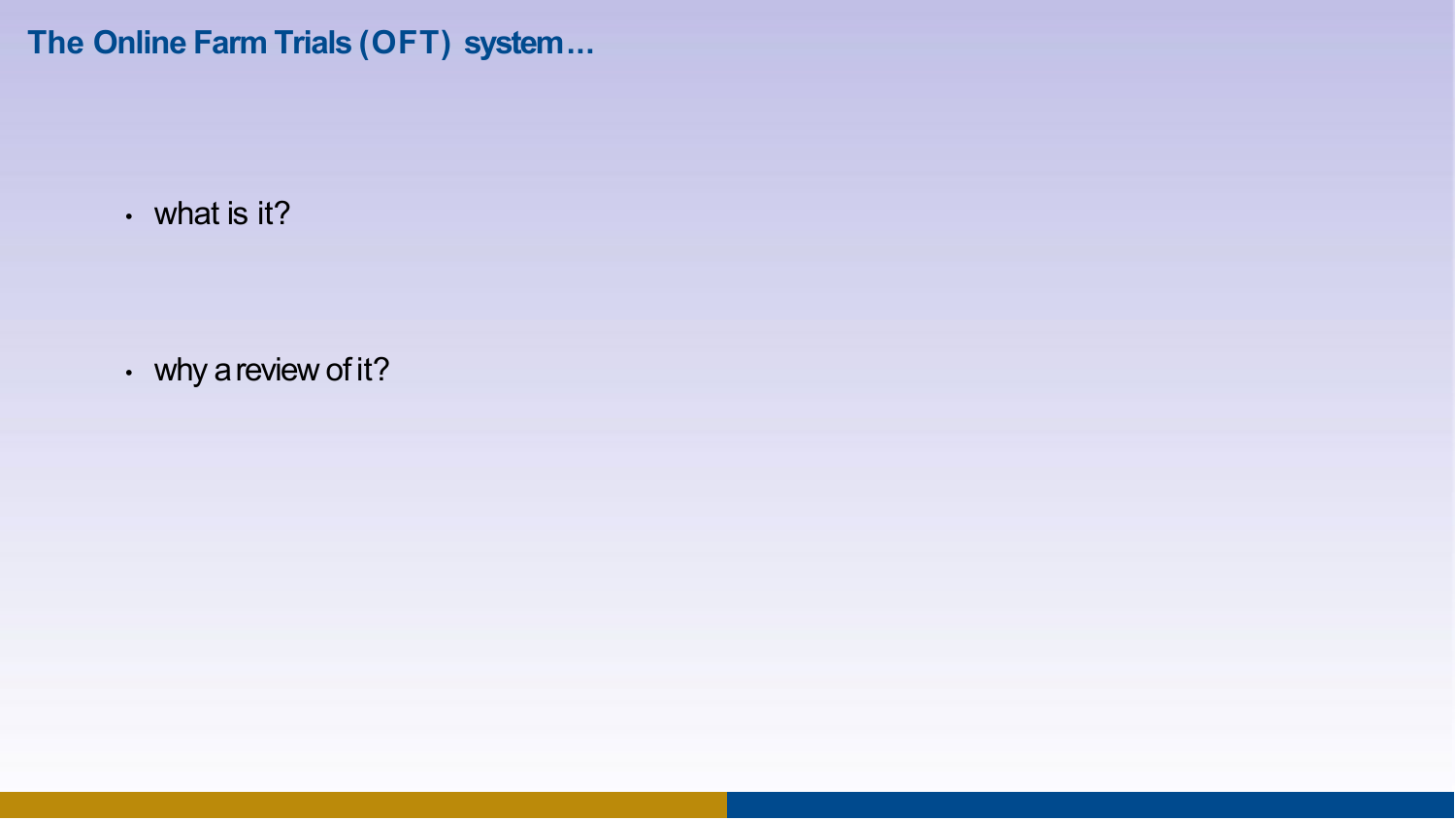**The Online Farm Trials (OFT) system...**

• what is it?

- why a review of it?
	- every GRDC project can expect to undergo areview
	- often get people from overseas to doreviews
	- $-$  good timing for me to do the review

... *one of the best opportunities I've had professionally* ...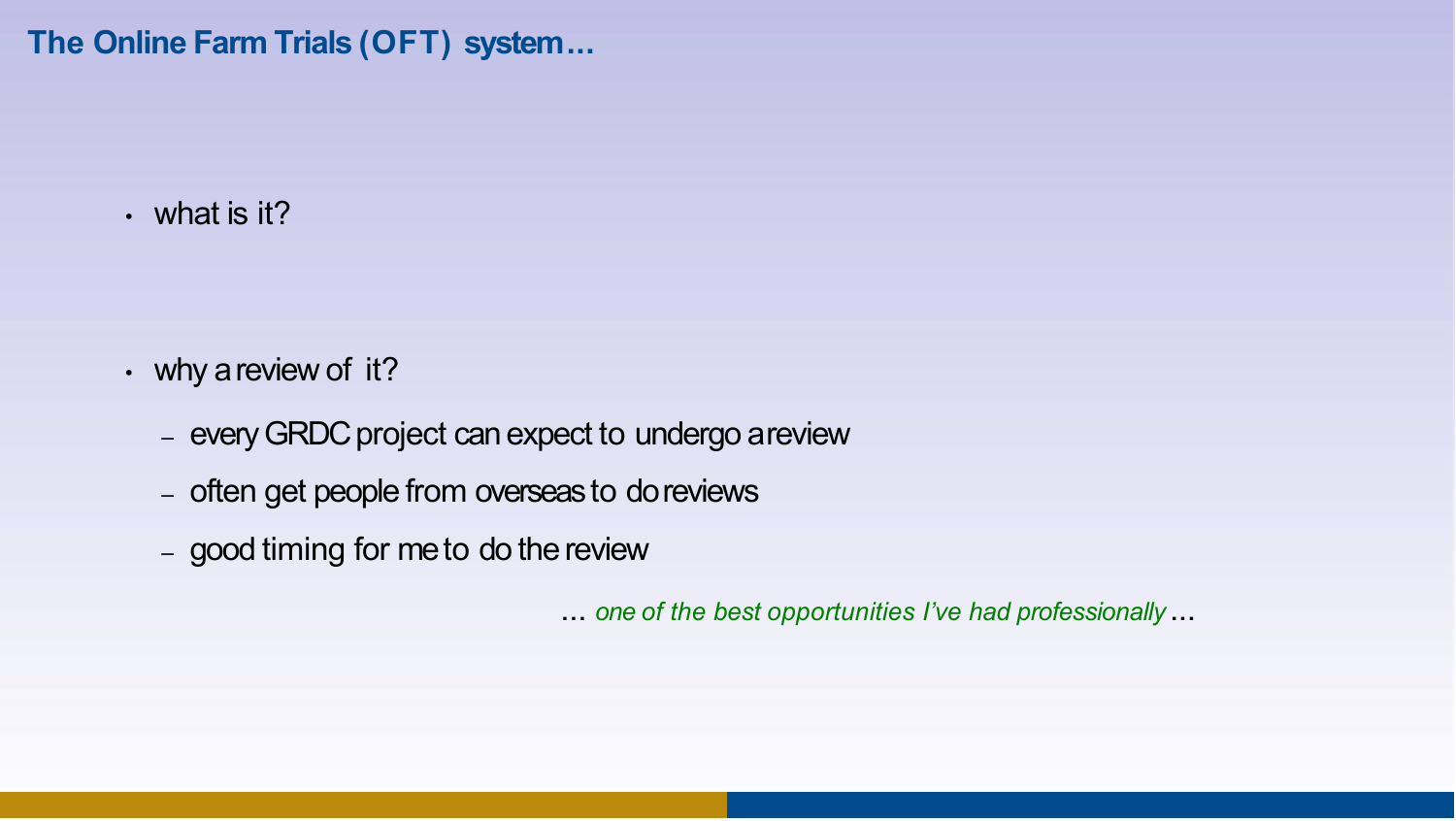## **What is the Online Farm Trials (OFT) system...**

- developed by Centre of eResearch and Digital Innovation (**CeRDI**) team at Federation Uni
- initiative of the GRDC to ...

*... help improve the productivity and sustainability of farming enterprises by improving access to trial research information Murphy (2016)*

- system offers web-tools to ...
	- upload trial results ... *trial means, LSDs, no raw data*
	- search/filter information for trials conducted on-farm in Australia
- **Phase 1:** 2013 2016
	- pilot project with three Farming Systems Groups (FSG)/GG
	- general upload stage ... *8 GG in each region given \$ incentives ...*
	- 4500+ trial projects by 57 collaborators uploaded to the system by July 2017
- **Phase 2:** May 2017 for 12months
	- engage additional trial research providers in using the system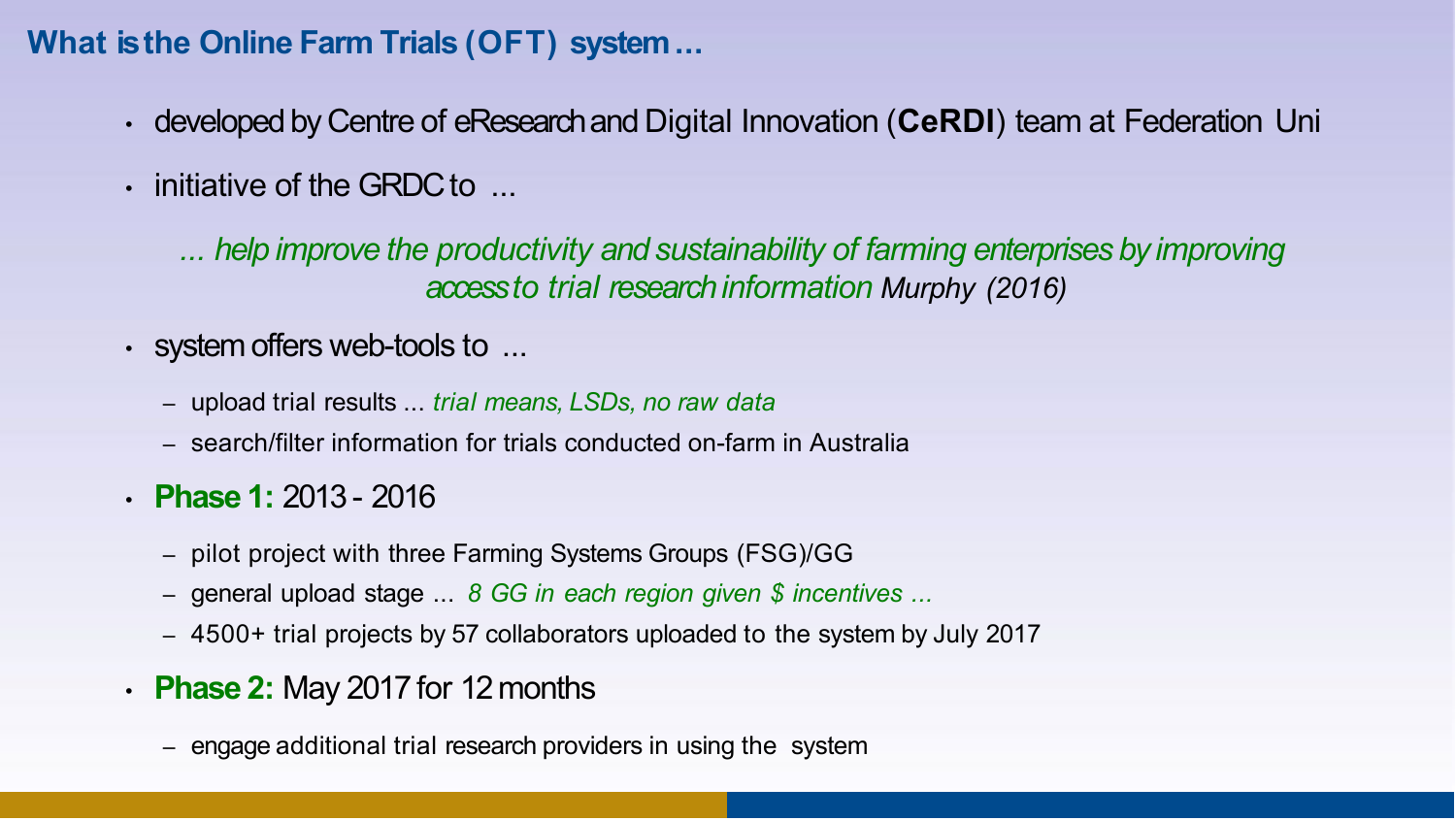### **Review of the Online Farm Trials (OFT) system ...**

- as a part of the review spoken to lots of people...
	- members of FSG/GG
	- GG support organisations ... *Ag Ex, GGA, ...*
	- private consultants
	- researchers
	- other industry experts
	- CeRDI team
- feedback
	- generally positive re: concept ...
	- there are issues with the search mechanisms currently ...
	- system going to need to present a *genuine value proposition* for uptake ... *need to iron out issues* ...
	- potential to expand the functionality to embrace other opportunities ...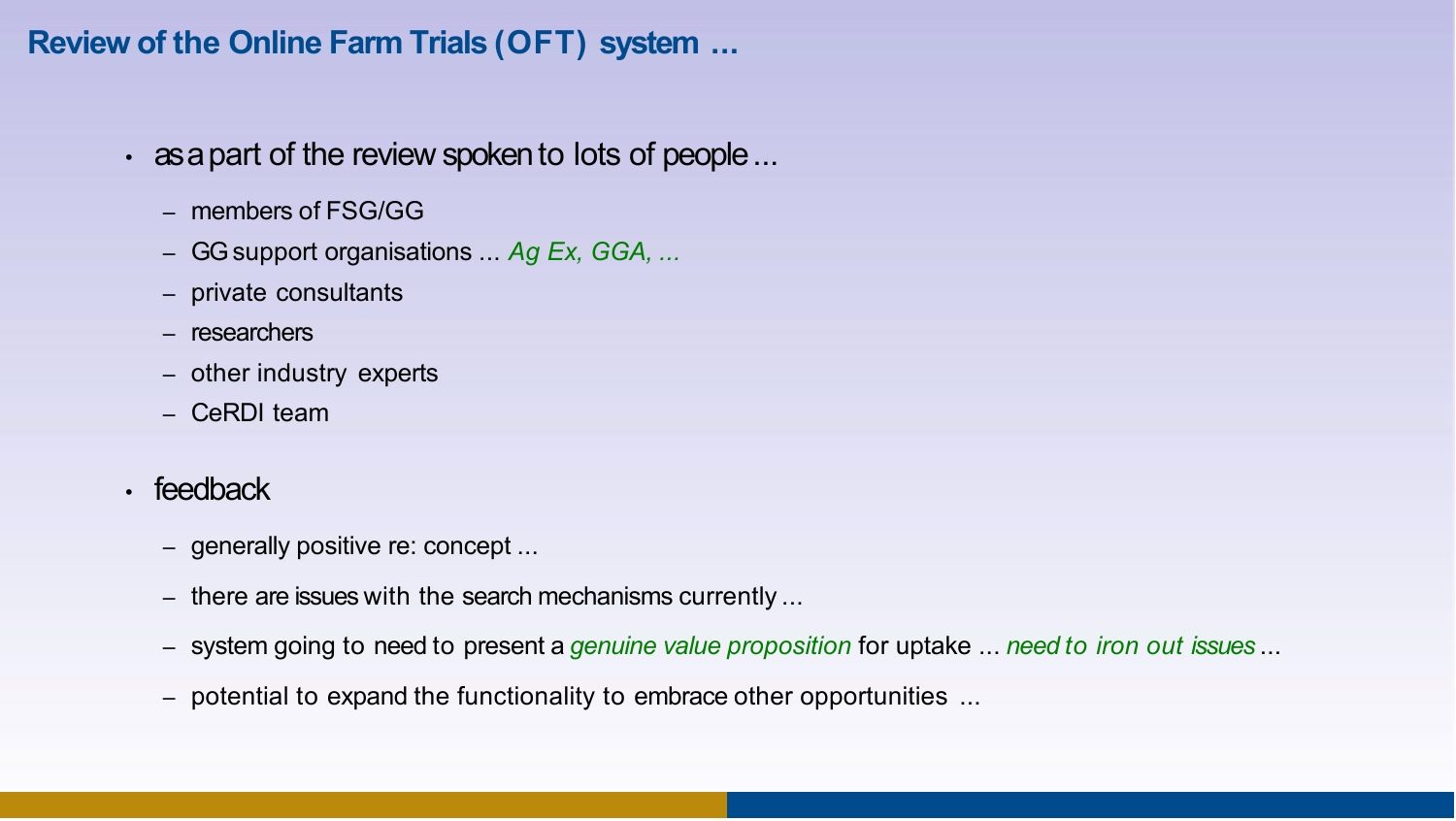#### **New understandings ...**

- the OFT review has given us new understandings for our profession ...
- we have come to understand better
	- the important role of GG and their networks ...
		- *technology meets adoption through the GG interface*
	- the mix of trials run on-farm in Australia currently ...
		- *who's running them, who's funding them, what types, how they all fit together*
	- how we might be able to partner with GG and their networks to enhance industry outcomes ...
		- *in an arrangement that compliments the framework in place in SAGI-III*
	- fundamental role of communication and extension ...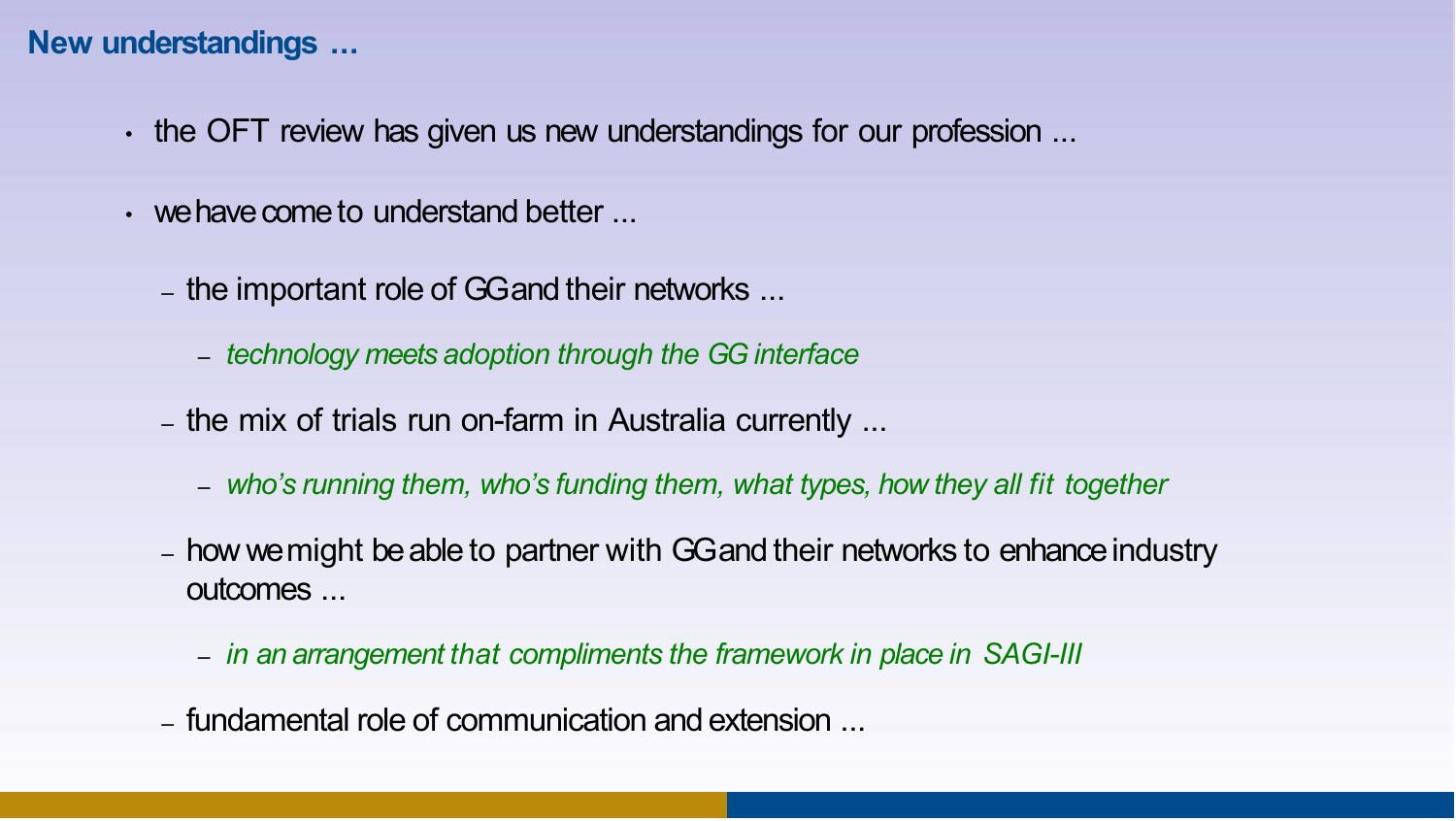#### **The important role of GG and their networks...**

- the OFT review has helped us to understand GG and their networks better ... *non-trivial*
- what we've learned ...
	- while there's diversity in the way groups operate ... *staffing & membership structures, decision making processes, way trial results communicated, ...*
	- their aim is the same ... *to develop sustainable and profitable farm practices through their strong links with RDC's, research providers, other industry stakeholders* ...
	- GG and their networks play a critical role in facilitating ...
		- grower engagement
		- the transfer of new technologies
		- feedback to researchers
	- achieve through a range of communication methods ... *w/shops, field days, trial results books*
	- but while the role of communication and extension is crucial it has not been given the respect it deserves to date...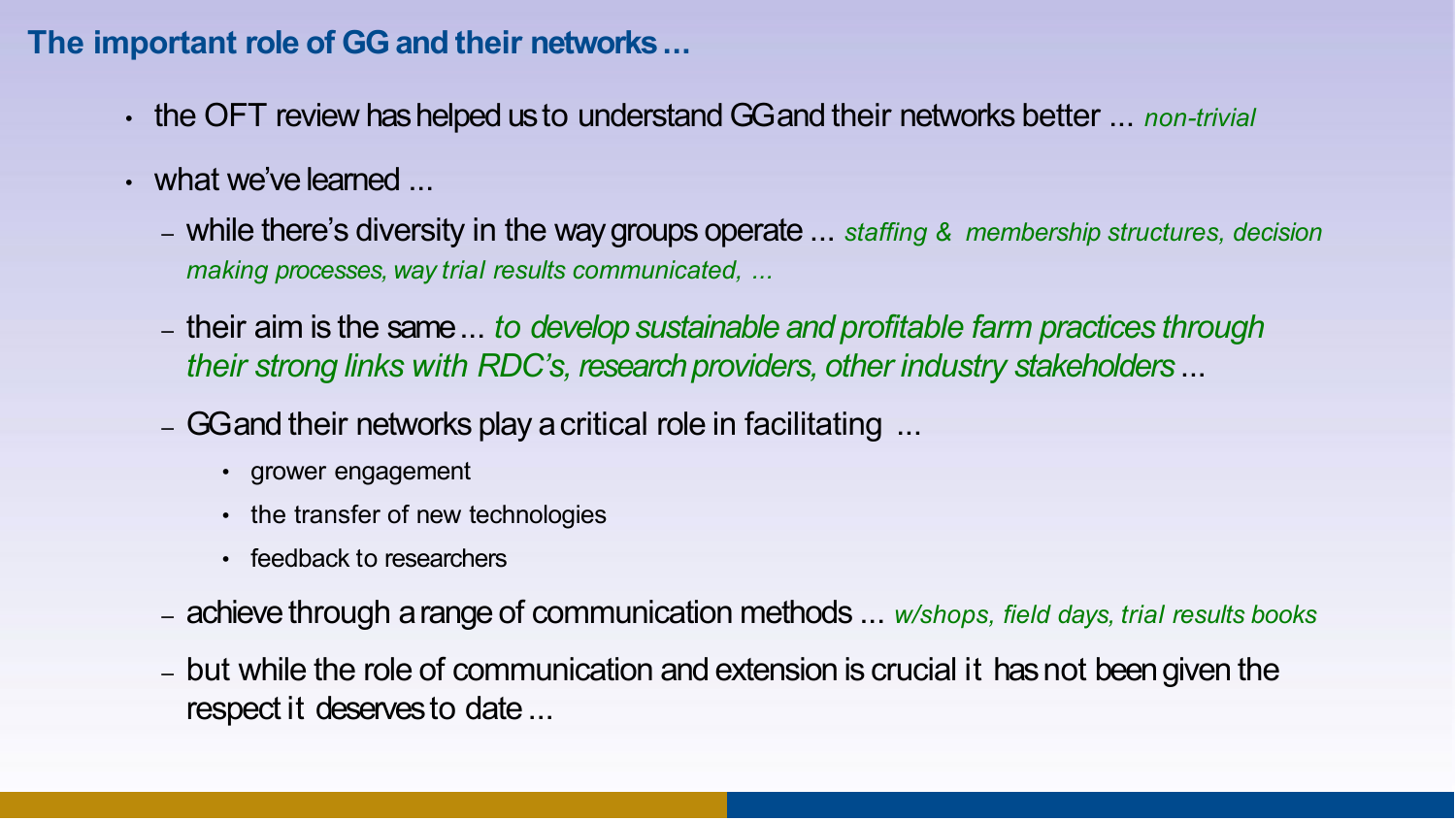- three (main) types of trial are conducted on-farm in Australia currently...
	- 1. research trials (**RT**) ...
	- 2. local validation/evaluation trials (**VT**) ...
	- 3. demonstration trials (**DT**) ...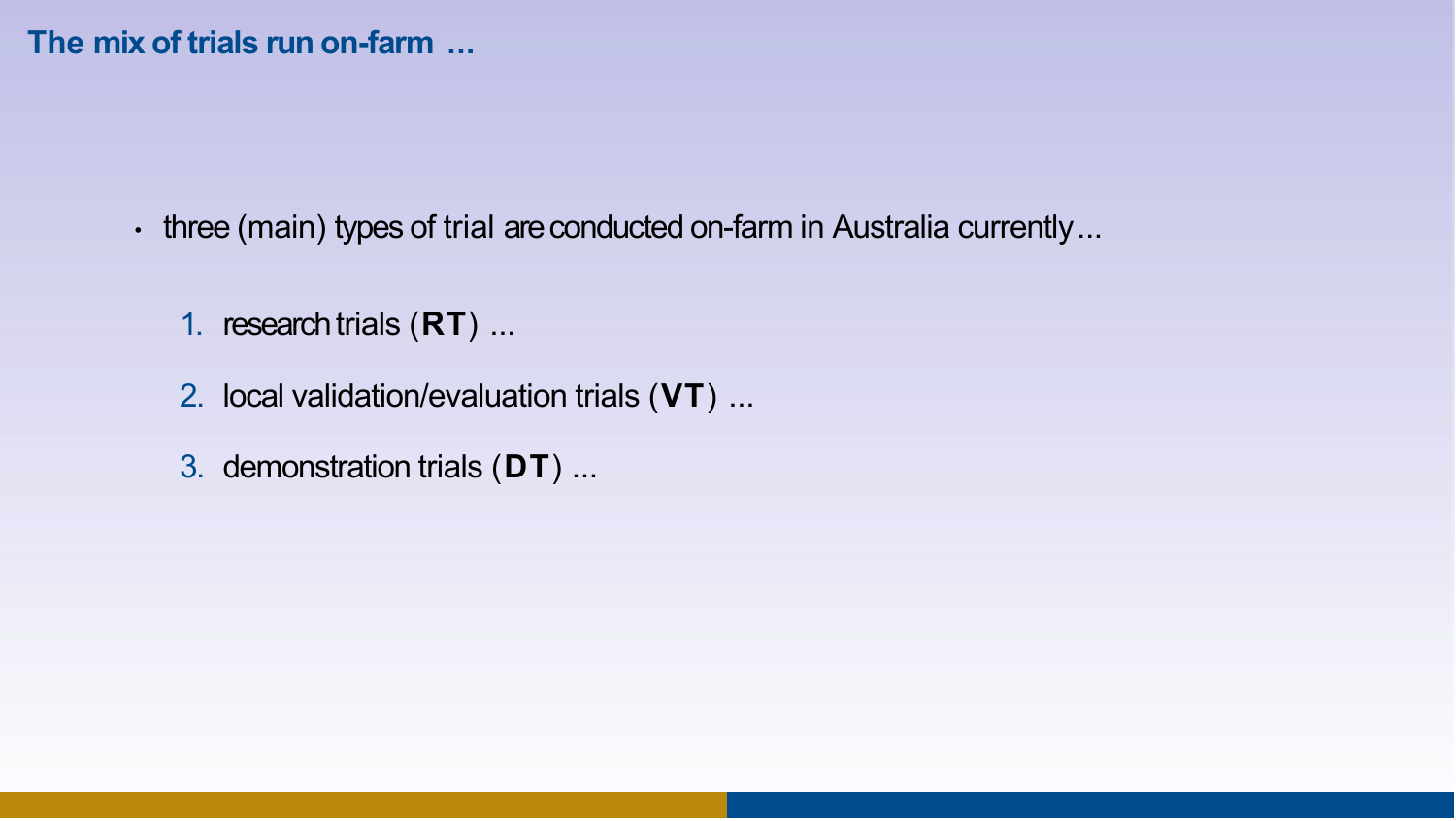- three (main) types of trial are conducted on-farm in Australia currently...
	- 1. research trials (**RT**) ...
	- 2. local validation/evaluation trials (**VT**) ...
	- 3. demonstration trials (**DT**) ...
	- 4. monitoring/observational studies ...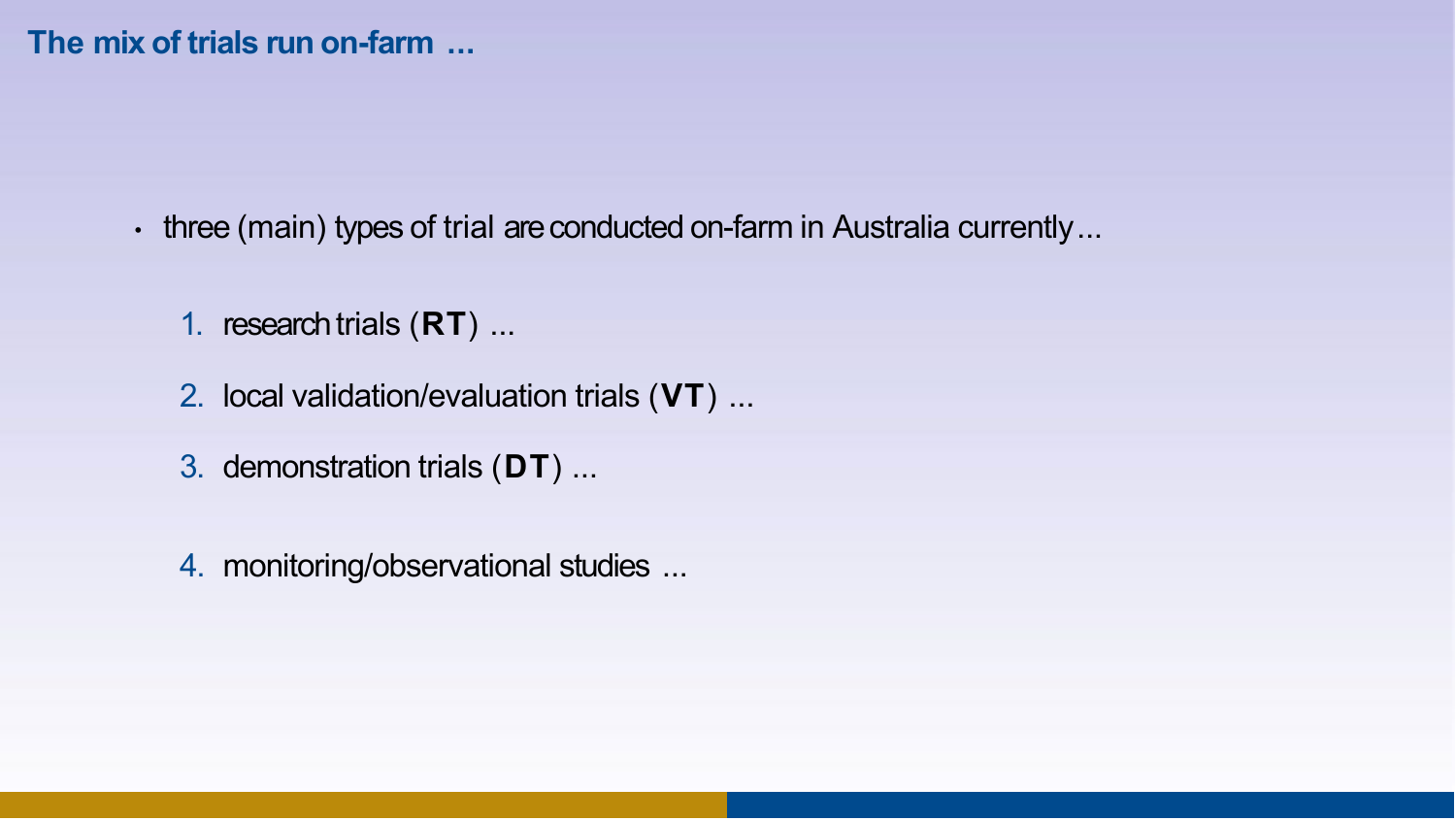- 1. research trials ...
	- small (or large)-plot replicated field trials
	- conducted on-farm by government funded research agencies ... *CSIRO/state based R&D providers/Unis*
	- in partnership with GG and their networks
	- as a part of bigger research projects *to fill knowledge gaps* ...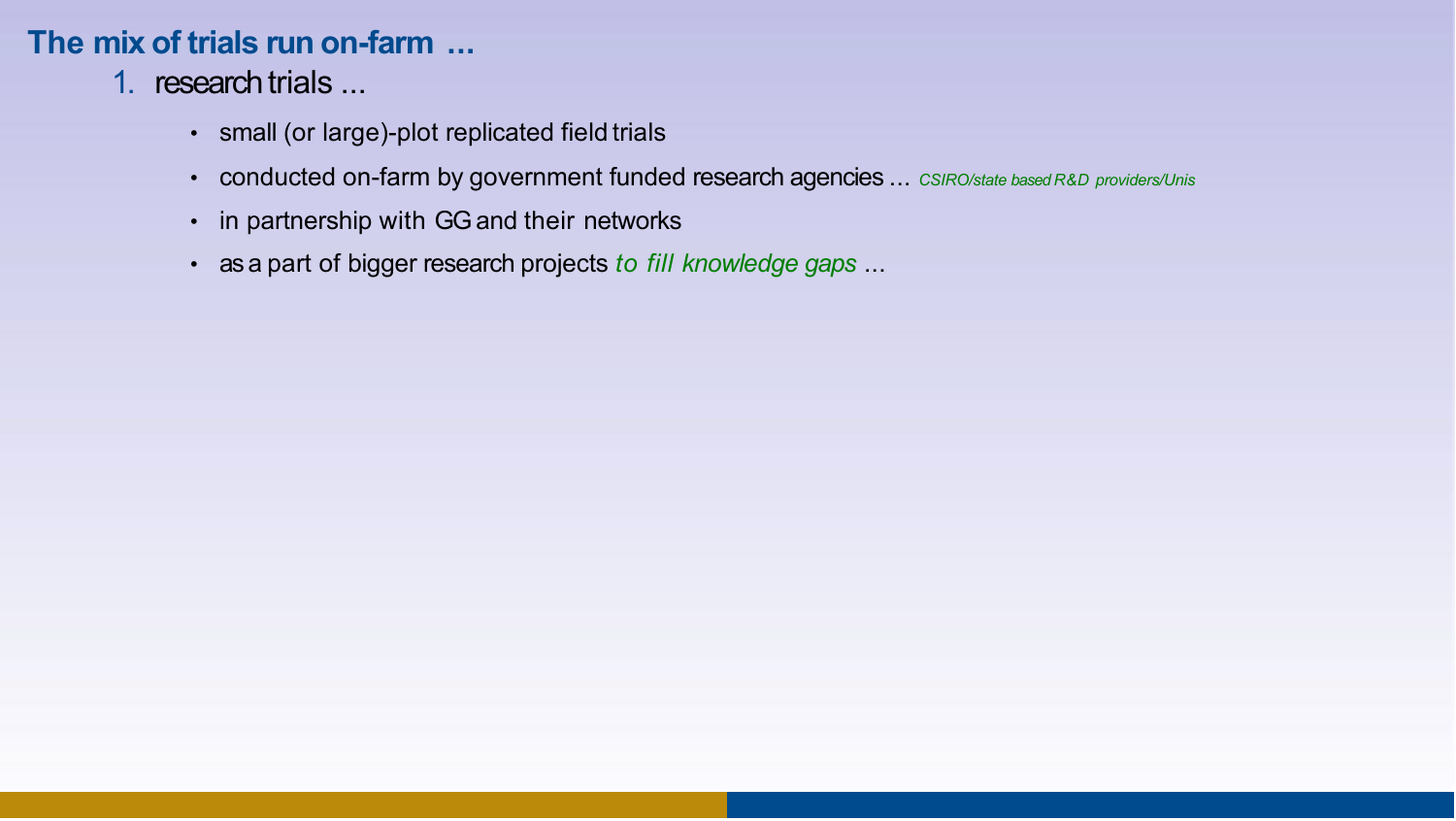- 1. research trials ...
	- small (or large)-plot replicated field trials
	- conducted on-farm by government funded research agencies ... *CSIRO/state based R&D providers/Unis*
	- in partnership with GG and their networks
	- as a part of bigger research projects *to fill knowledge gaps* ...
- 2. local validation/evaluation trials ...
	- also small-plot field trials
	- conducted by
		- farming systems groups eg. look at agronomic issues/practices
		- re-sellers eg. for local validation of products
		- private consultants eg. to look at issues that are relevant to their farmer base
	- primarily about *validation and feedback to researchers*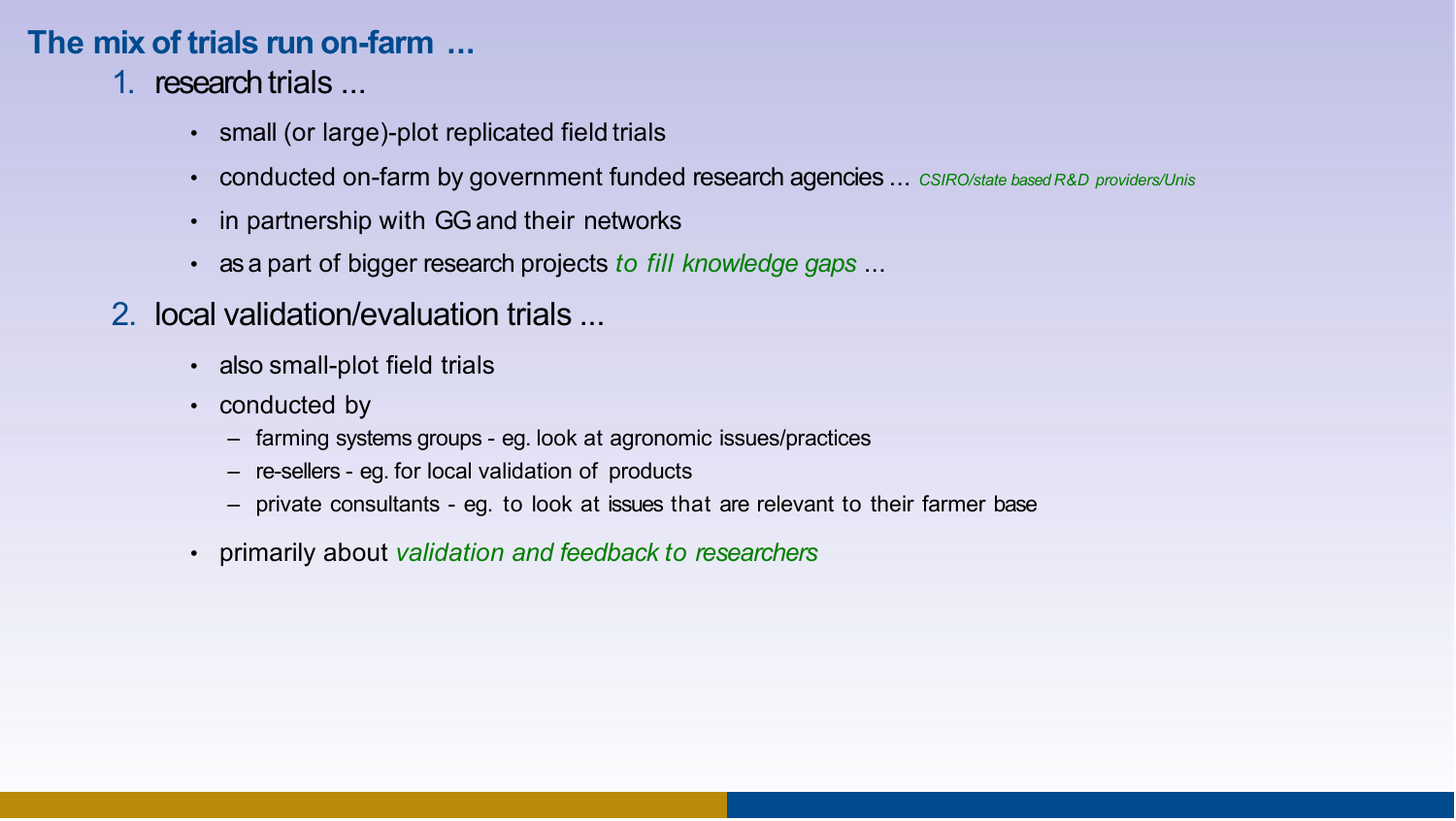- 1. research trials ...
	- small (or large)-plot replicated field trials
	- conducted on-farm by government funded research agencies ... *CSIRO/state based R&D providers/Unis*
	- in partnership with GG and their networks
	- as a part of bigger research projects *to fill knowledge gaps* ...
- 2. local validation/evaluation trials ...
	- also small-plot field trials
	- conducted by
		- farming systems groups eg. look at agronomic issues/practices
		- re-sellers eg. for local validation of products
		- private consultants eg. to look at issues that are relevant to their farmer base
	- primarily about *validation and feedback to researchers*
- 3. demonstration trials ...
	- single-plot per treatment/product
	- conducted by FSG/GG/re-sellers for demonstration to members/clients
	- primarily about *grower engagement and extension*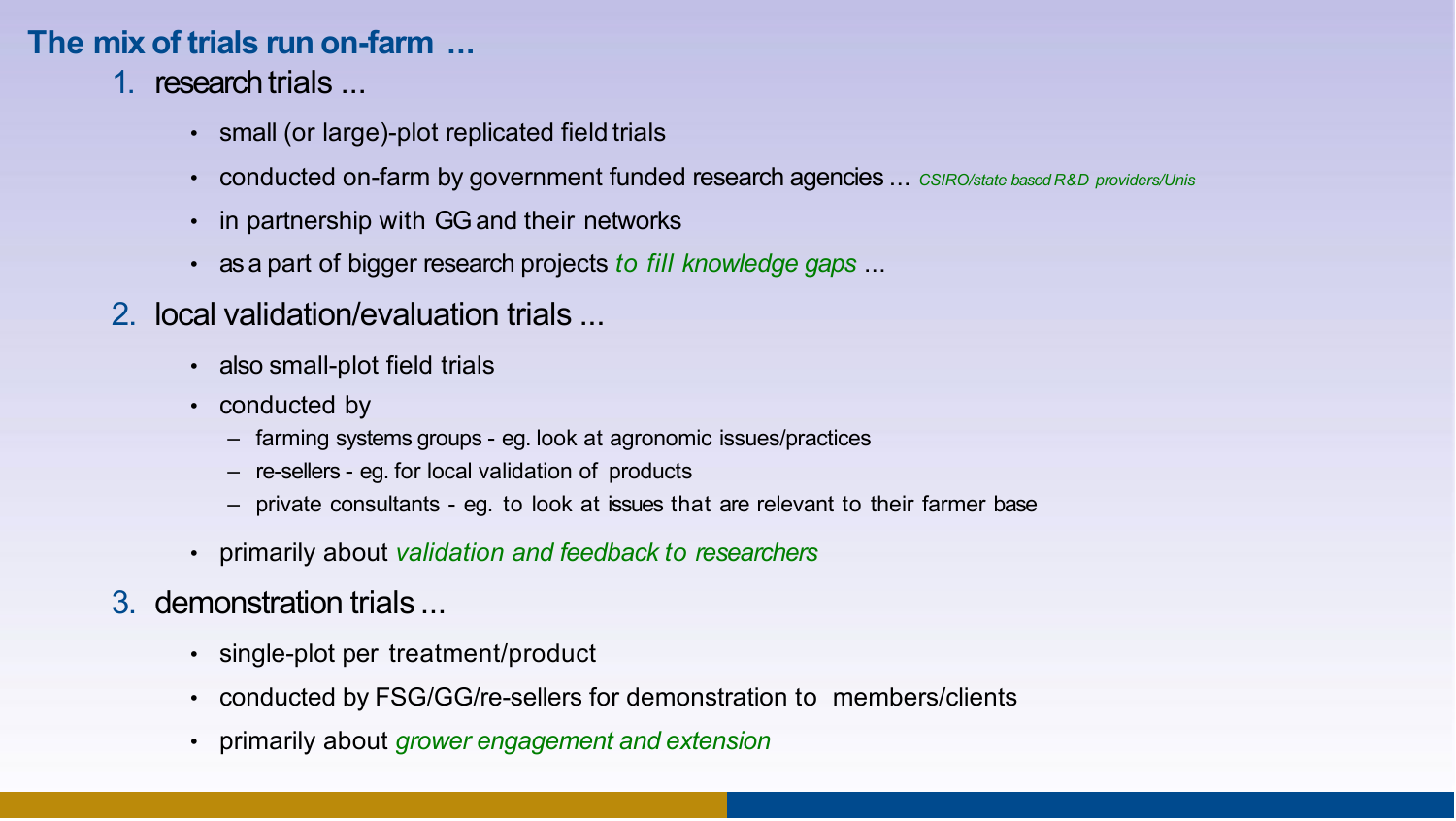- in thinking about the *purpose of the different types of trials*, we've found it helpful to delineate between...
	- Research (**R**) trials = **1.** research trials

Development & Extension (**D&E**) trials =

- **2.** local validation trials
- **3.** demonstration trials

- makes it clear that
	- purpose of **1.** is **R** not **D&E**
	- purpose of **2.** and **3.** is **D&E** not **R**
- helps in understanding that the series of steps required to conduct trials of different trial types are different...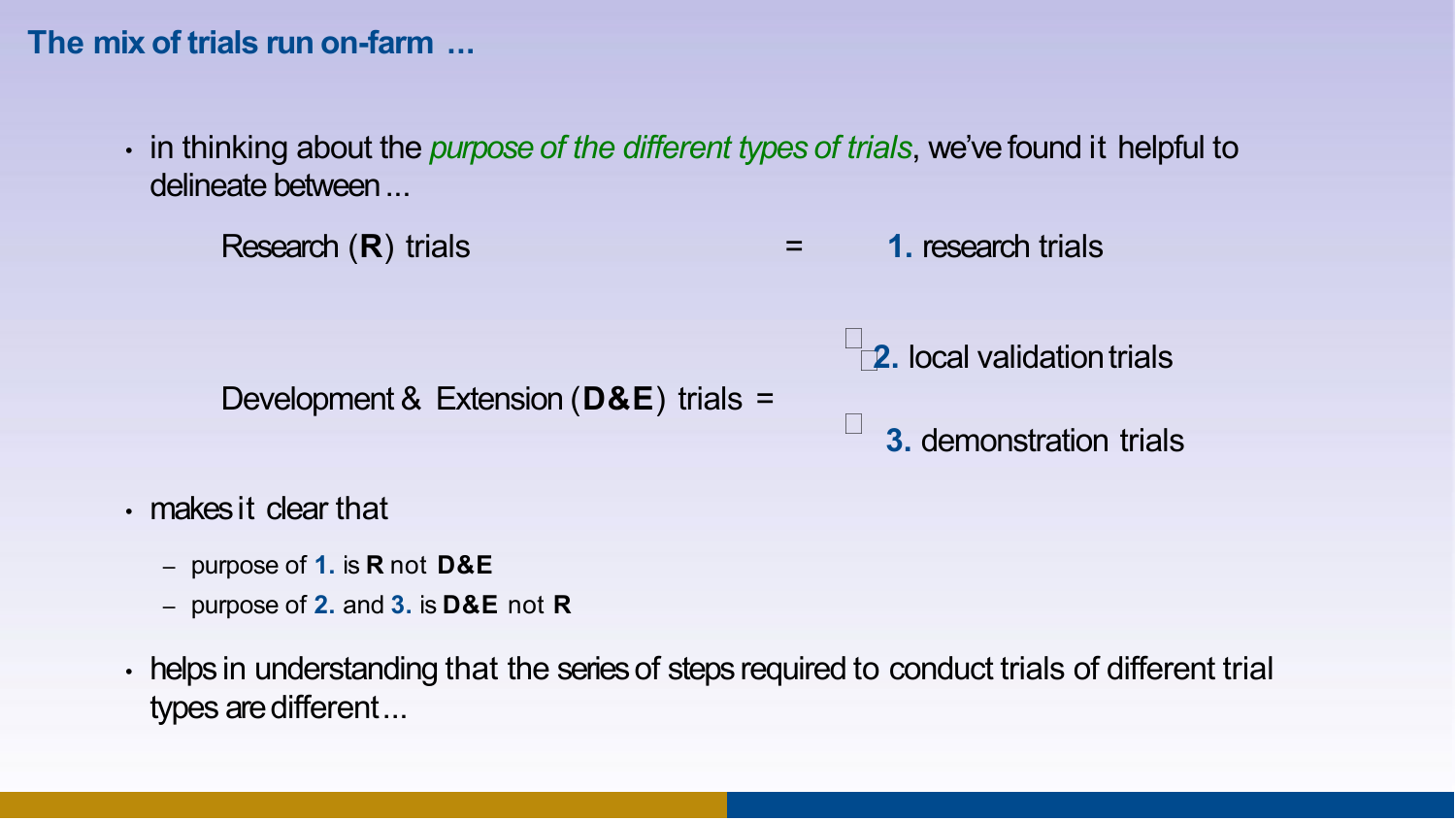### **Research trials run on-farm ...**

- **1.** research (**R**) trials ...
- we consider the complete set of steps that need to be undertaken to conduct an R trial to span the  $9$  steps  $\ldots$



- $\cdot$  in keeping with Black et al. (2015)...
	- outline the key tasks that need to be undertaken in conducting comparative experiments the **scientific method**
	- concerned at the potentially serious reduction in return on investment for not sticking to this method
- context is animal science but direct parallels to on-farmtrialling
- we will call this the **researchmethod**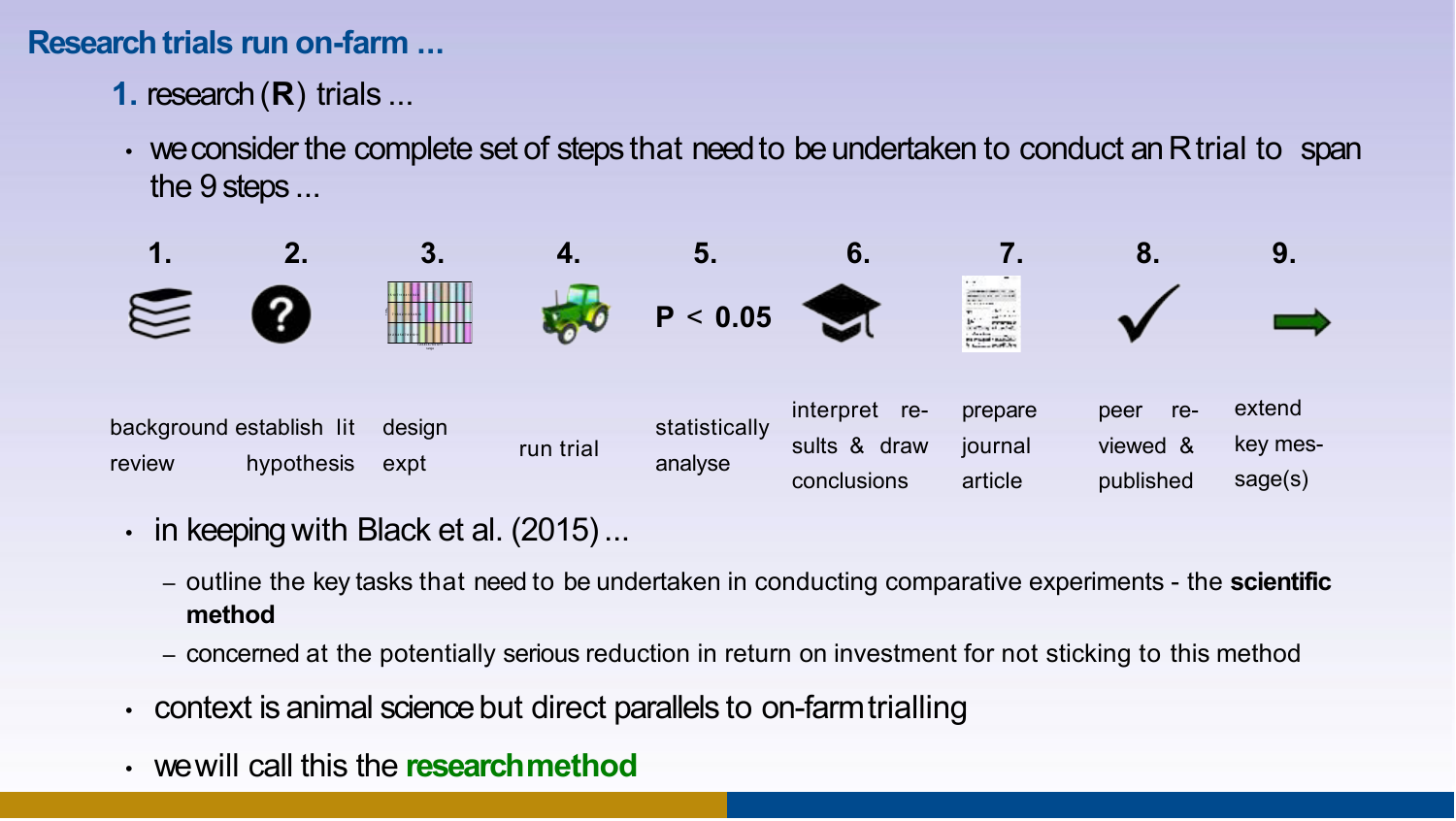### **D&E trials run on-farm...**

- 2. local validation trials ...
	- since local validation trials have a local knowledge and feedback focus ... *they're not research trials as such* ... we consider the complete set of (8) steps in this case to be ...



• could perhaps call this the **local validation method**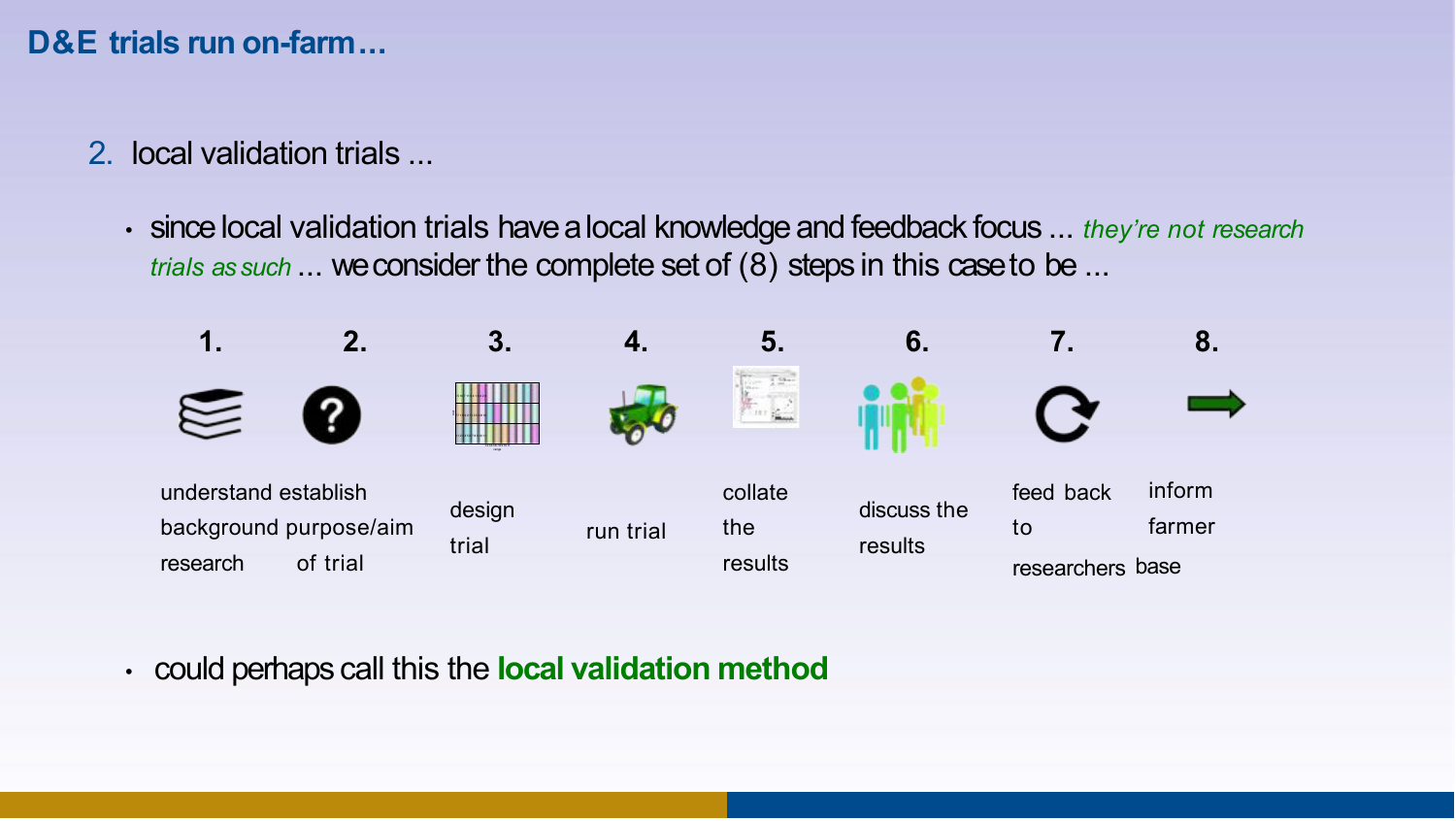### **D&E trials run on-farm...**

- 3. demonstration trials ...
	- since demonstration trials have a *look and see* focus ... *they're definitely not research trials* ... we consider the complete set of (6) steps in this case to be...



- could perhaps call this the **demonstration method**
- blank spaces indicate the **demonstration method** closely parallels/is a simplification of the **local validation method**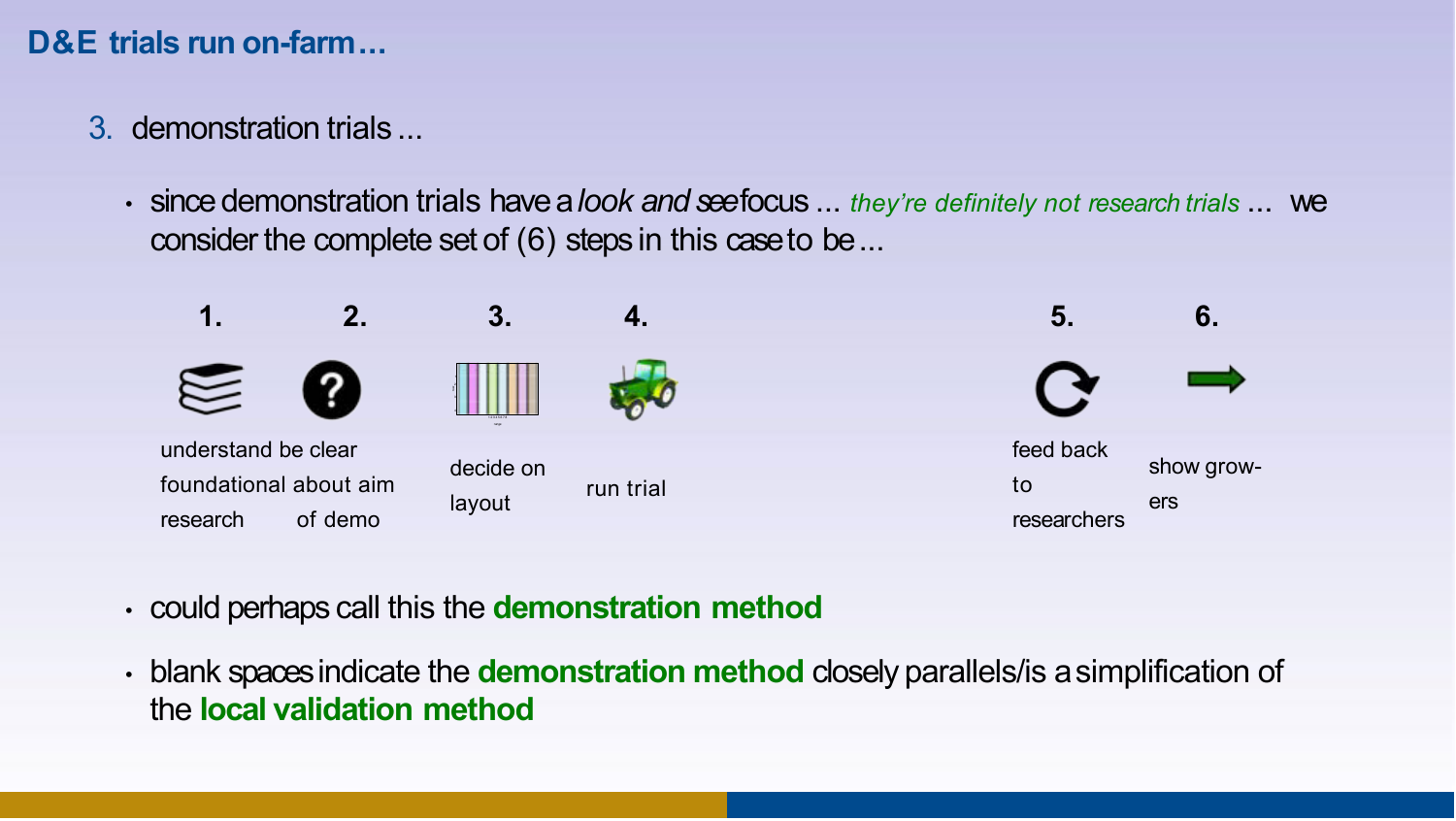#### **Some comments...**

- prior to this review we (as biometricians) haven't thought too much of *demonstration trials*
- good reasons
	- we're statisticians so we *quantify variation* so when we can't do that ... *get a bit titchy/skeptical* ...
	- lots of instances of abuse of DT in terms of people making inference when *there's no framework for inference* ...
- some groups are clearly across it ...

**Seeder demonstration, Southern Farming Systems, 2015 ...** 

#### **CONCLUSIONS**

While no statistical conclusions can be drawn from the demonstration, it has been a valuable exercise in alerting provers to the range of seeders available and the pros and cons of each in a range of sowing conditions. Growers were able to evaluate and discuss each seeder's potential for use in their system.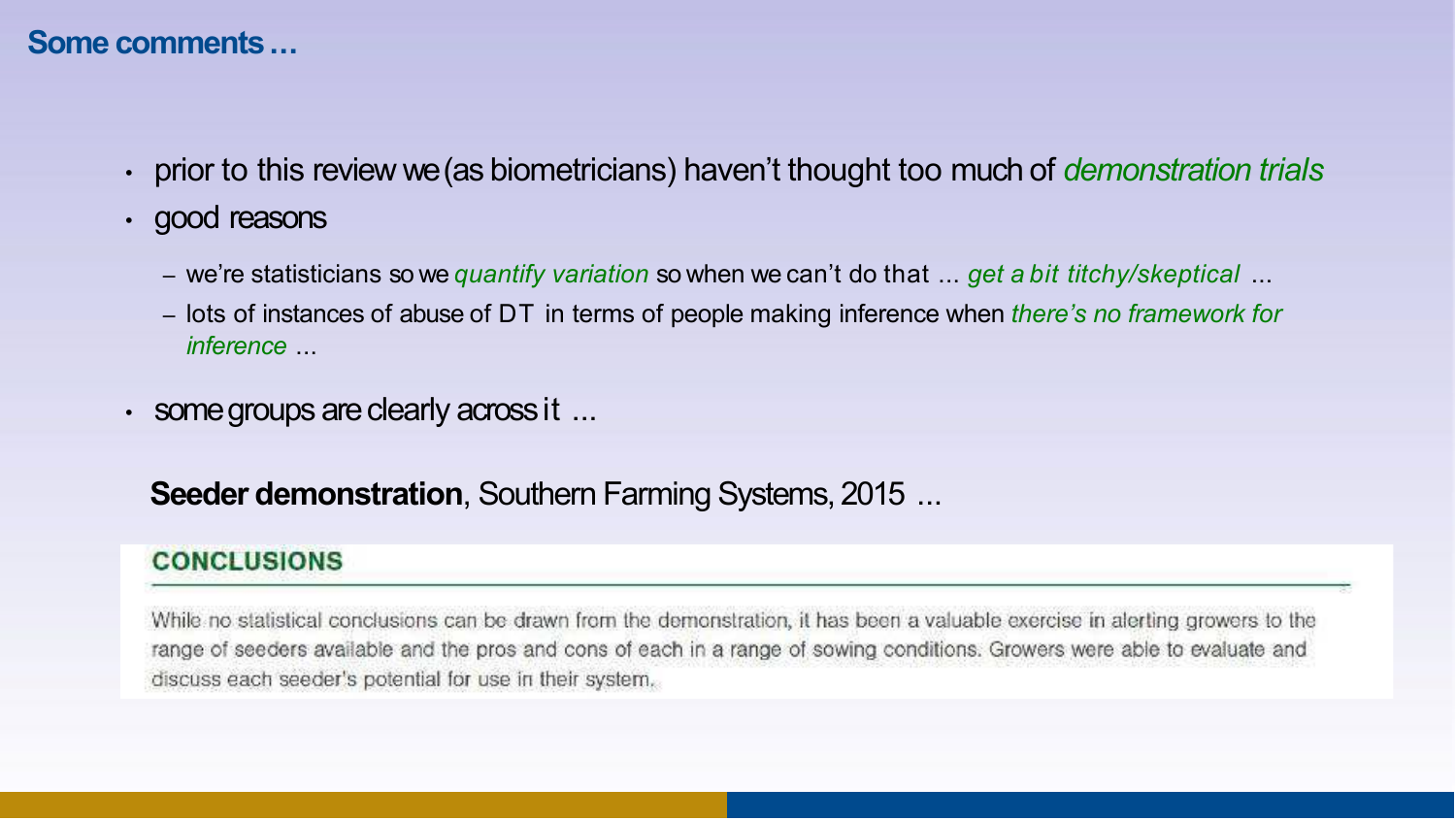#### **Some comments...**

- now that we have a better understanding of the mix of trials run on-farm and their purpose perhaps there's room to *introduce some efficiencies*...
	- could a *4-rep trial at 1 site* be run as *4 1-rep trials at 4 sites*? ... *meta-analysis* to ... *logistics?*
	- depending on the purpose, could a **VT** be run as a **DT**?
- there's certainly room for improvement in some of the trial design/analysis/interpretation practices being used on-farm in Australia currently ... *RQ too complex, pseudo replication, no rerandomisation, ...*

... *perhaps what we need is some sort of national information, awareness* 

*and partnering initiative* ...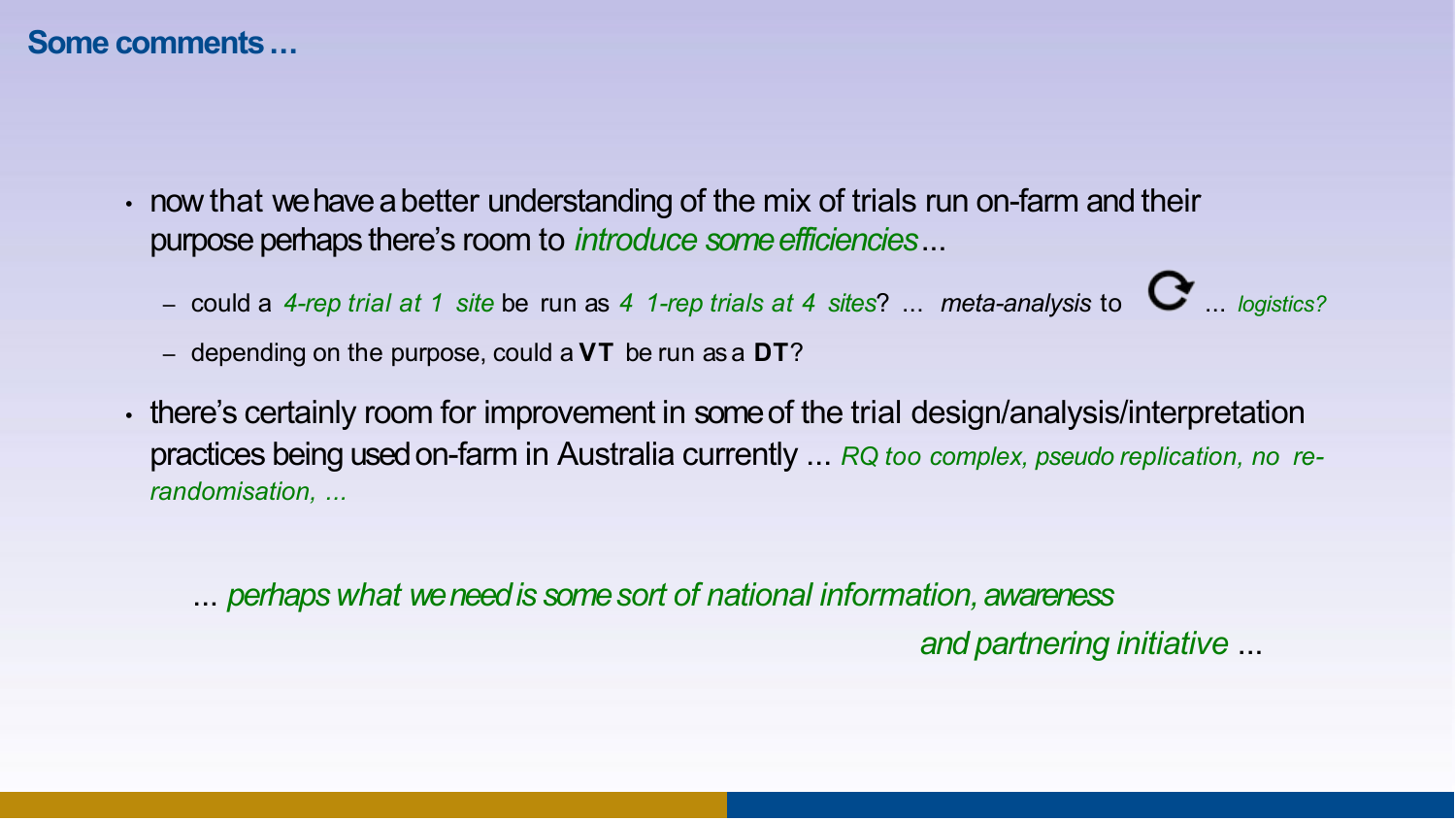#### **The fundamental role of communication and extension**

- in agriculture ... *technology meets adoption largely through the communication and extension efforts of GG and their networks*
- could naively think that one-size-fits-all in terms of extending resultsto growers
- need different strategies for different situations ... *one-size definitely doesn't fit all*
- **Extension** needs to be *an equal partner* in **Research**, **Development** and **Extension** complex
- my understanding is that we currently have **RD& 'e'** not **RD& 'E'**
- $\cdot$  into the future  $\ldots$ 
	- communication & extension needs to be *given the recognition and respect it deserves* ...
	- extension strategies need to be *well thought through* and *context driven* to achieve the outcomes they are targeted to achieve...
	- the industry needs to *build capacity in GG and their networks* toward effective and successful delivery mechanisms ...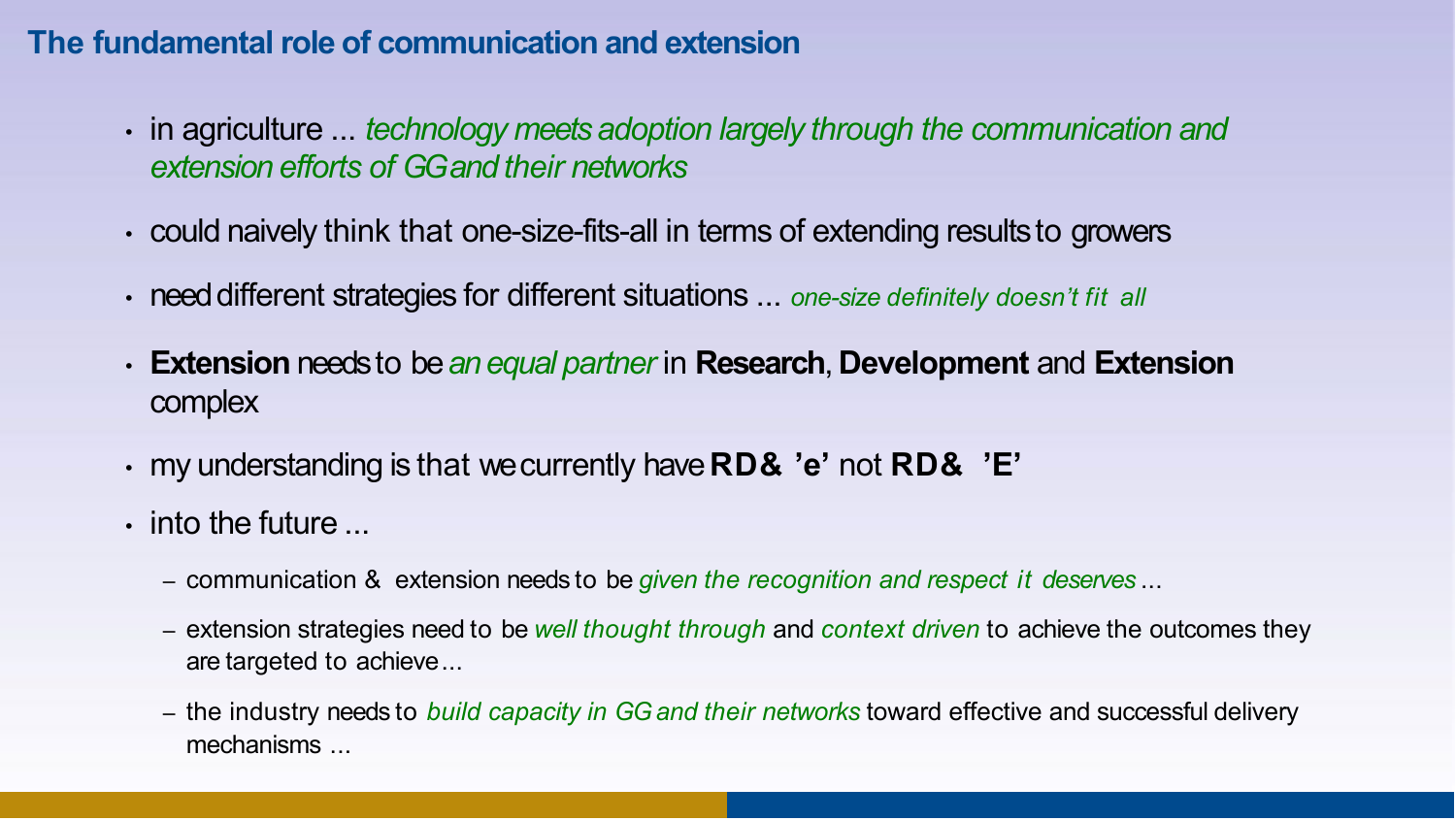• the OFT review project has prompted us to think about ways in which we might be able to *partner with GG and their networks toward improved practices on-farm and enhanced industry outcomes* ...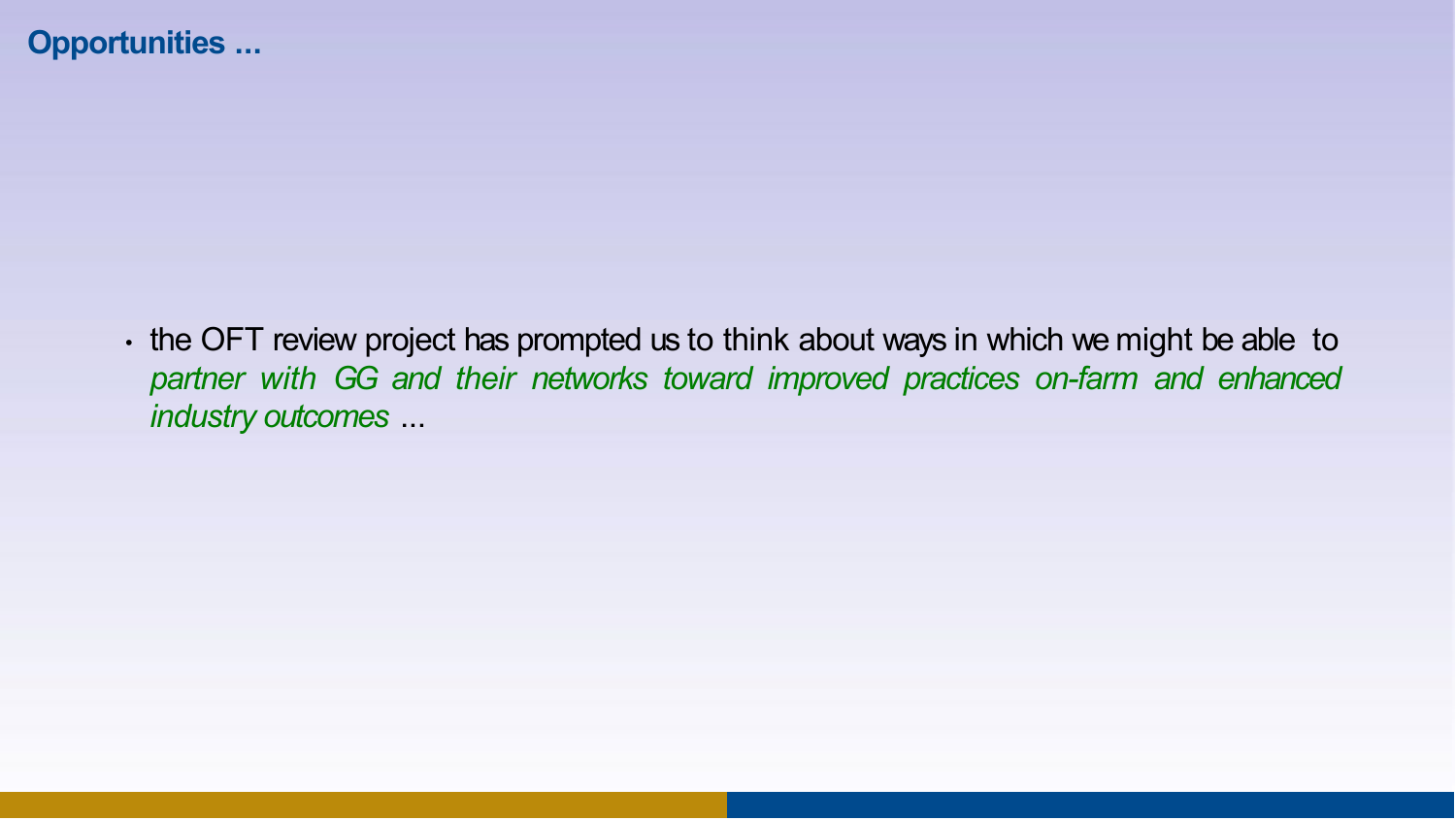**1.** An *upload-as-you-go* active trial management workflow arrangement ...



- would upload key information throughout the season ...*trial type, links to research, purpose, design,*
- if it could, for example ...
	- capture pre-defined and appropriate extension plans
	- incorporate effective mechanisms to feed back to researchers
	- capture key information in a trial report template to download/edit at the end of the season
- it could perhaps offer a genuine value proposition for GG...
	- target a pain, introduce national consistencies, ... *positive response*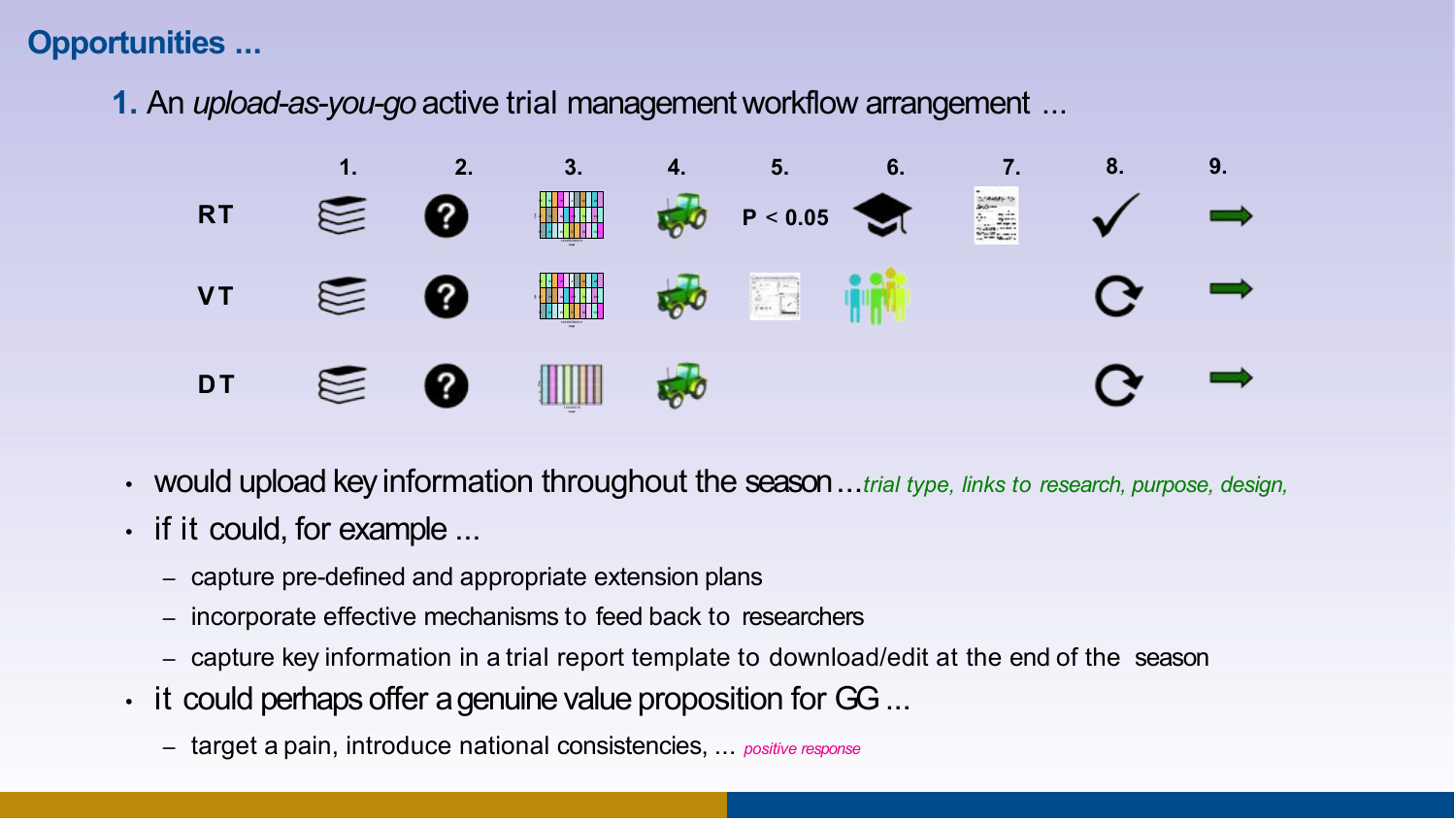- 2. A *one-on-one* statistical advice pilot ...
	- some groups have suggested that to discuss their game plan for the coming year with a statistician *one-on-one* for a day say, would be most beneficial for them ...
	- this initiative would be distinct from but complementary to the work being undertaken/ support being offered by the SAGI-III project ...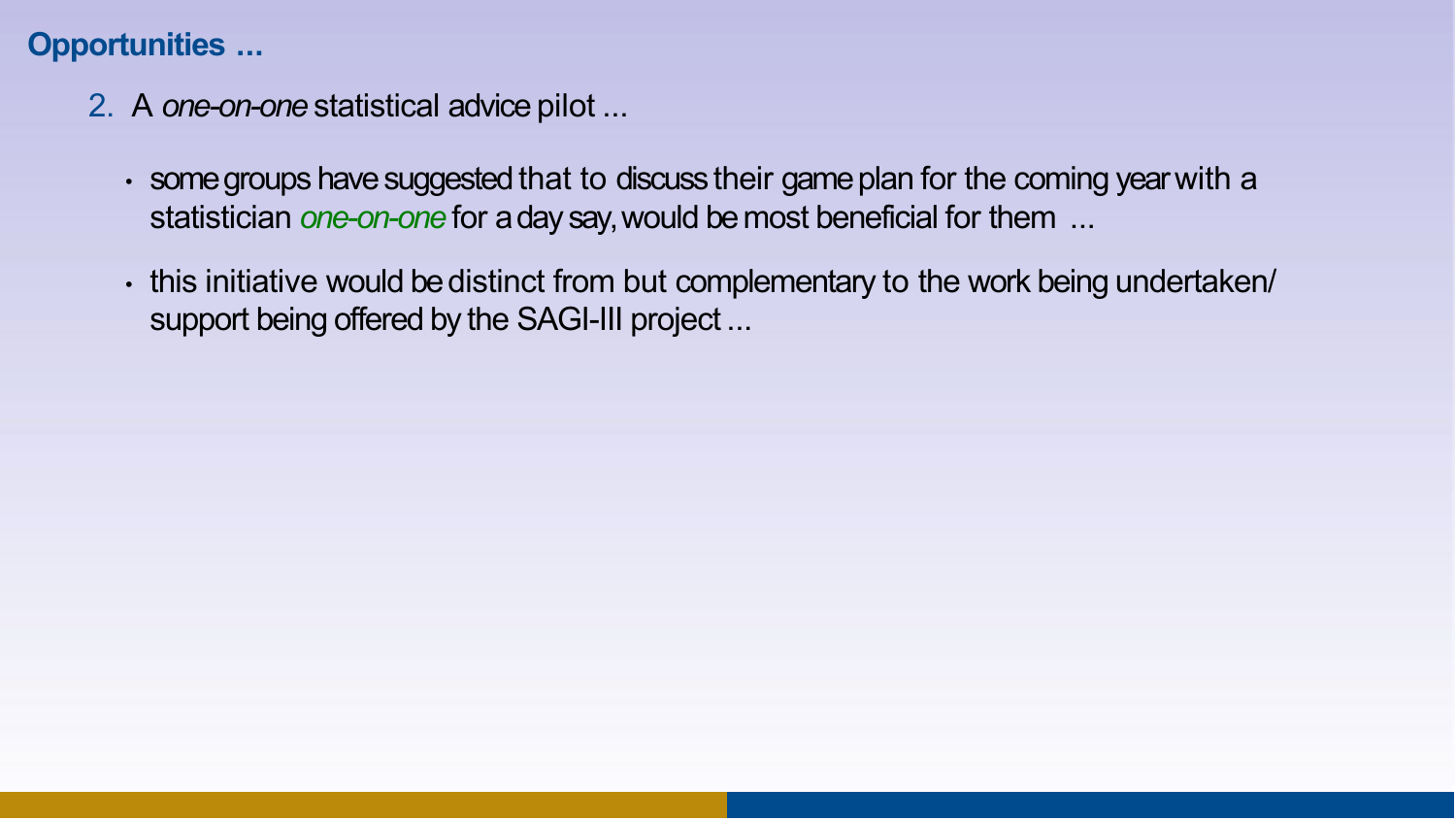- 2. A *one-on-one* statistical advice pilot ...
	- some groups have suggested that to discuss their game plan for the coming year with a statistician *one-on-one* for a day say, would be most beneficial for them ...
	- this initiative would be distinct from but complementary to the work being undertaken/ support being offered by the SAGI-III project ...
- 3. A national information, awareness and partnering initiative ...
	- to clearly articulate the distinction between **RT**/**VT**/**DT** and their related trial methods ...
	- set the record straight re: mis-understandings to new understandings ... *the important role of* **DT**
	- promote positive practice change for trials run on-farm and introduce other efficiencies ...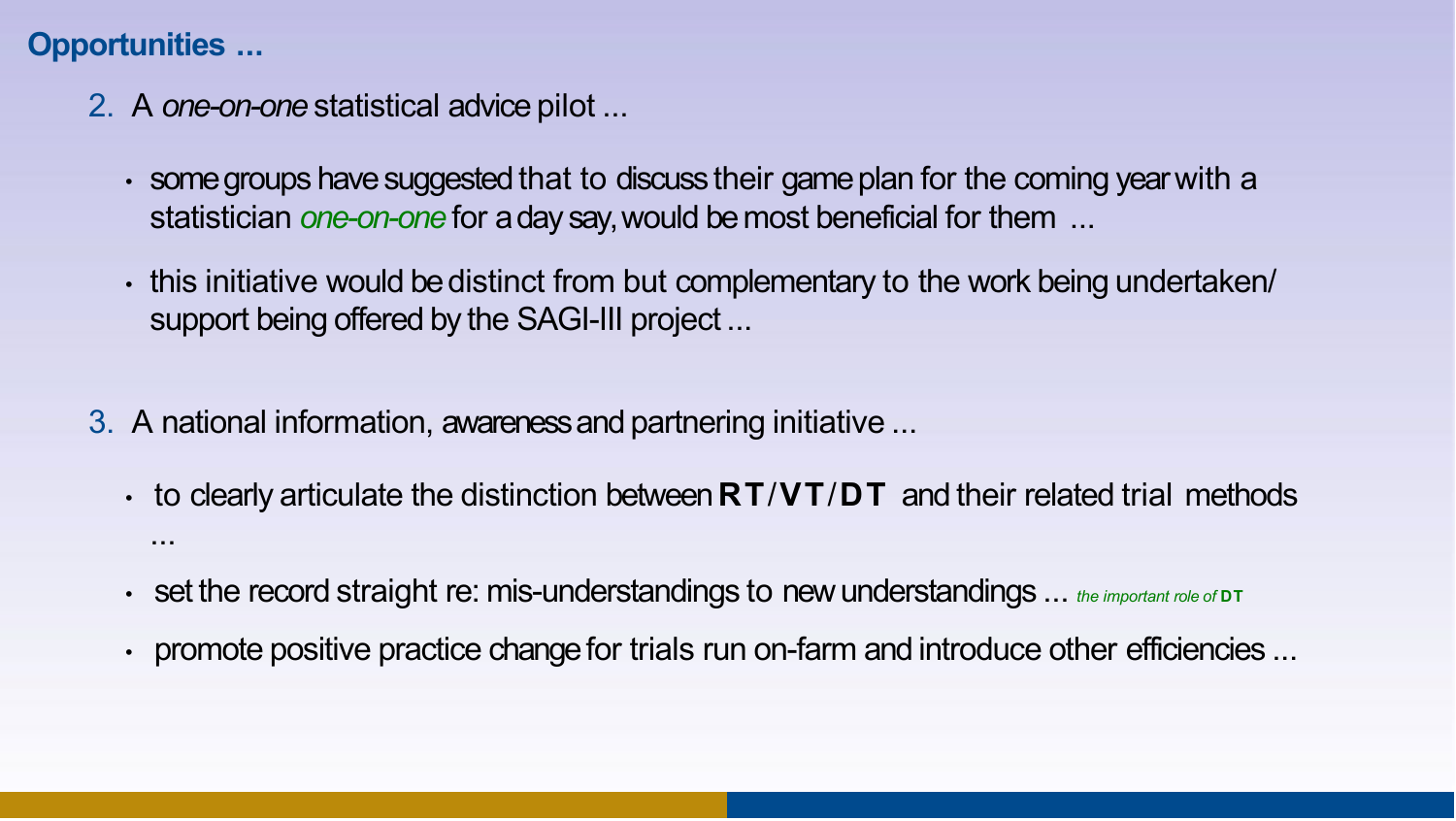- 2. A *one-on-one* statistical advice pilot ...
	- some groups have suggested that to discuss their game plan for the coming year with a statistician *one-on-one* for a day say, would be most beneficial for them ...
	- this initiative would be distinct from but complementary to the work being undertaken/ support being offered by the SAGI-III project ...
- 3. A national information, awareness and partnering initiative ...
	- to clearly articulate the distinction between **RT**/**VT**/**DT** and their related trial methods ...
	- set the record straight re: mis-understandings to new understandings ... *the important role of* **DT**
	- promote positive practice change for trials run on-farm and introduce other efficiencies ...
- 2. Other opportunities that we've not yet thought of...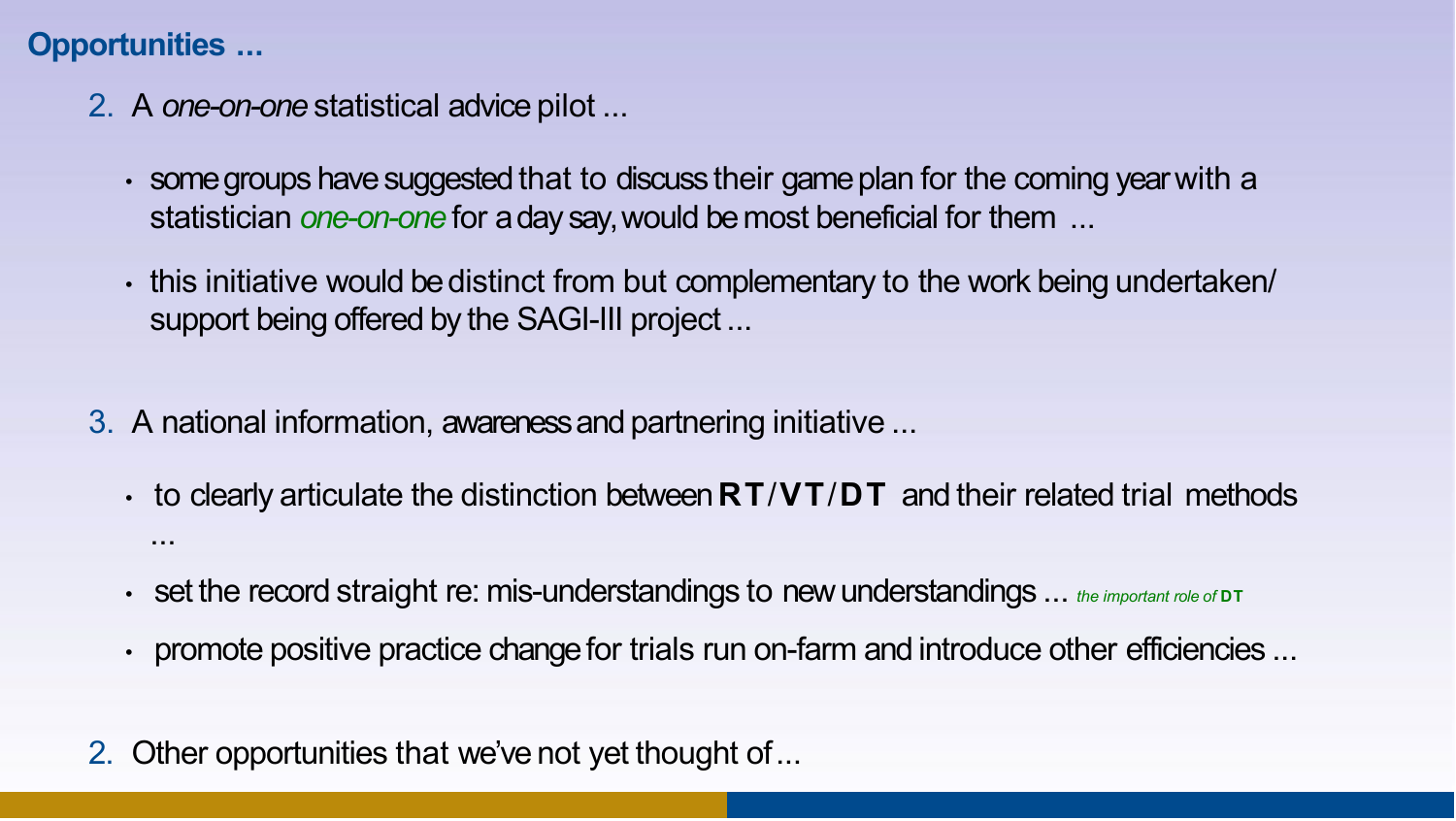• with some of these opportunities come huge challenges ...

• any initiative will need to be undertaken by *teams of people who have the knowledge, skills and expertise that is required to ensure that the outcomes aremeaningful for industry* ...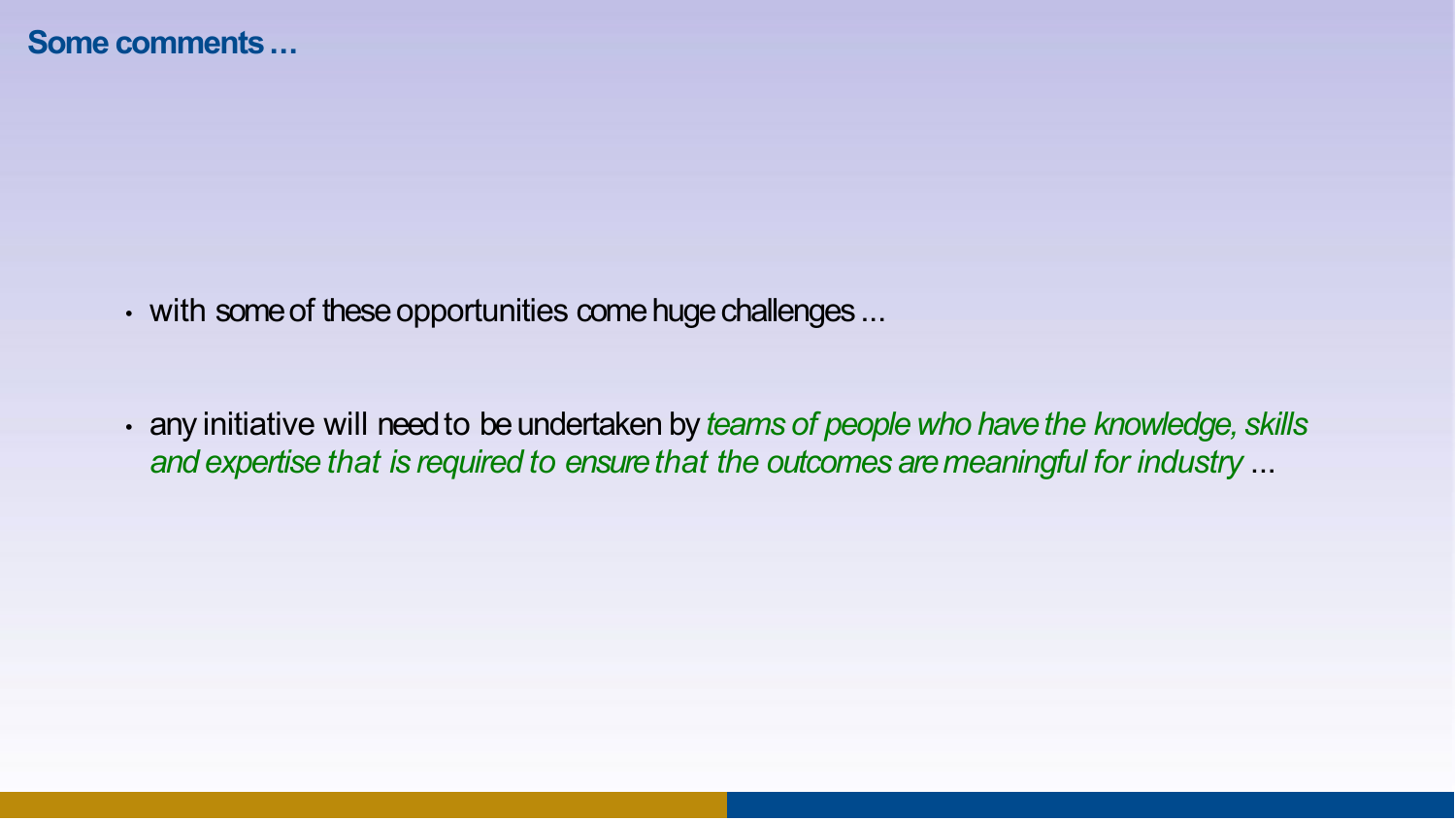#### **Summary ...**

- big challenge(s) but great opportunities ...
- hoping this is the start of some partnering and positive outcomes in this space...
- would love to hear your thoughts ...